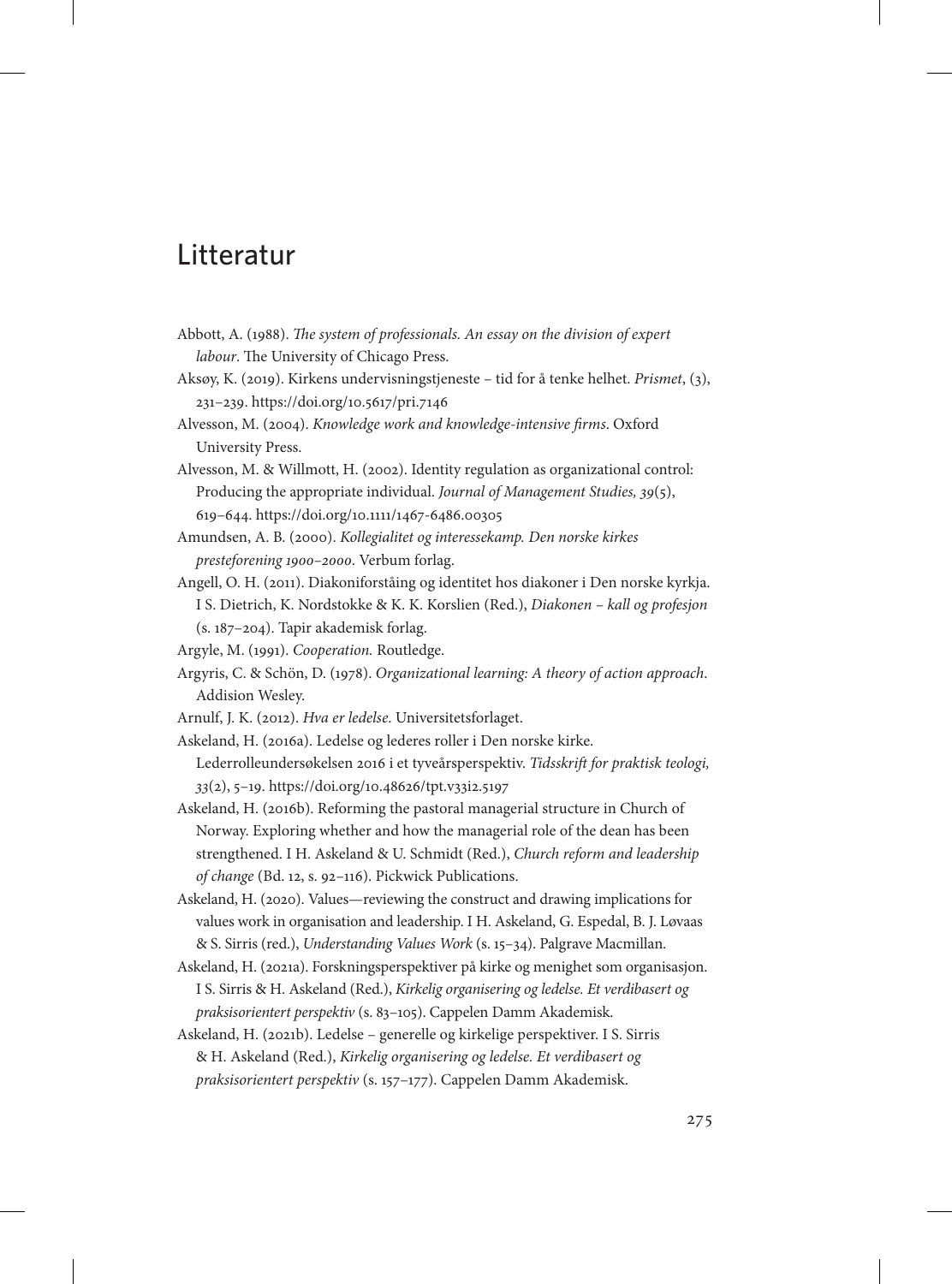- Askeland, H., Espedal, G. & Sirris, S. (2019). Values as vessels of religion? The role of values in everyday work at faith-based organizations. *Diaconia, 10*(1), 27–49. <https://doi.org/10.13109/diac.2019.10.1.27>
- Askeland, H. & Hegstad, H. (2021). Tjenesten med å lede. Teologiske og ledelsesfaglige perspektiver på kirkens ledere. I J. A. Bjelland, Ø. Dahle & H. Askeland (Red.), *Ledelse og organisering i kristne virksomheter* (s. 50–61). KA Arbeidsgiverorganisasjon for kirkelige virksomheter.
- Askeland, H. & Kleiven, T. (2016). Makt til å tjene 2: Det diakonale lederoppdrag i et maktkritisk perspektiv. *Tidsskrift for praktisk teologi, 33*(2), 80–89. [https://doi.org/](https://doi.org/10.48626/tpt.v33i2.5203) [10.48626/tpt.v33i2.5203](https://doi.org/10.48626/tpt.v33i2.5203)
- Askeland, H. & Schmidt, U. (2016). *Church reform and leadership of change* (Bd. 12). Pickwick Publications.
- Aubert, V. (1976). *Rettens sosiale funksjon.* Universitetsforlaget.
- Austnaberg, H. (2017). «Alle støttar trusopplæringa.» Tverrfagleg samarbeid mellom prestar og undervisningstilsette i utvikling av trusopplæringa. *Prismet*, (3), 211–229. <https://doi.org/10.5617/pri.5550>
- Austnaberg, H., Kessel, T. B. & Mestad, K. M. E. (2021). «Trosopplæringsreformen er den største forandringsagenten i presterollen»: Presten si intenderte og sjølvopplevde rolle i trusopplæringa. *Tidsskrift for praktisk teologi, 38*(1), 35–50. <https://doi.org/10.48626/tpt.v38i1.5433>
- Badcock, G. D. (1998). *The way of life: A theology of Christian vocation*. William B. Eerdmans Publishing.
- Barley, S. R. & Kunda, G. (1992). Design and devotion: Surges of rational and normative ideologies of control in managerial discourse. *Administrative Science Quarterly*, *37*(3), 363–399.<https://doi.org/10.2307/2393449>
- Bason, C. (2018). *Leading public sector innovation 2E: Co-creating for a better society*. Policy Press.
- Bauman, Z. (1996). From pilgrim to tourist—or a short history of identity. I S. Hall & P. Du Gay (Red.), *Questions of cultural identity* (Bd. 1, s. 18–36). Sage.
- Billis, D. (2010). *Hybrid organizations and the third sector: Challenges for practice, theory and policy*. Palgrave Macmillan.
- Birkedal, E., Hegstad, H. & Lannem, T. S. (2012). *Menighetsutvikling i folkekirken. Erfaringer og muligheter.* IKO-forlaget.
- Birkedal, E. & Sirris, S. (2018). «Så lenge vi er med i utviklingsprosjekt skjer det noe!» Ti års erfaring med systematisk menighetsutvikling i Den norske kirke i en kontekst av ekklesiologisk og organisatorisk endring. *Dansk tidsskrift for teologi og kirke, 3*, 213–237.
- Birkinshaw, J. (2014). *Bli en bedre sjef. Hvorfor god ledelse er så vanskelig*. Cappelen Damm Akademisk.
- Bispemøtet. (1972). *Normalinstruks for kateketer*. Den norske kirke.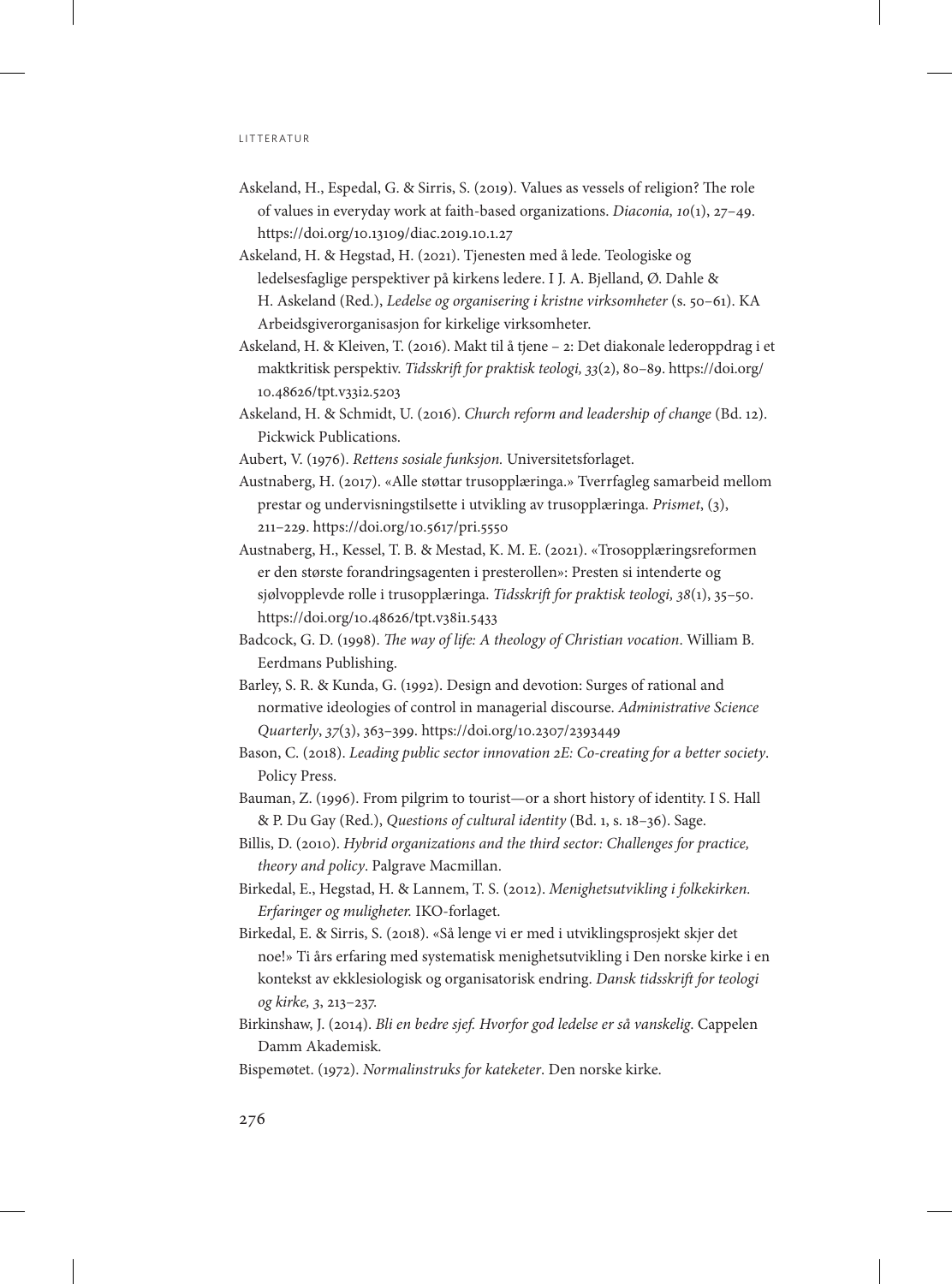Bispemøtet. (2010). *Diakontjenesten i kirkens tjenestemønster (BM 03/10)*. Den norske kirke.

Blizzard, S. W. (1956). The minister's dilemma. *Christian Century, 73*, 508–510.

Bolman, L. G. & Deal, T. E. (2017). *Reframing organizations: Artistry, choice, and leadership*. John Wiley & Sons.

- Botvar, P. K., Brottveit, Å., Hoel, N., Haakedal, E. & Schmidt, U. (2015). *Avsluttet reform eller fortsatt læring og utvikling? Trosopplæring som arbeidsform i menighetene* (KIFO Rapport 2015: 1). KIFO, Institutt for kirke-, religions- og livssynsforskning. https://www.kifo.no/wp-content/uploads/2018/03/KIFOrapport-2015\_1-til-web.pdf
- Brante, T. (2011). Professions as science-based occupations. *Professions and Professionalism, 1*(1), 4–20.
- Brante, T. (2013). The professional landscape: The historical development of professions in Sweden. *Professions and Professionalism, 3*(2), 1–18. [https://doi.](https://doi.org/10.7577/pp.558) [org/10.7577/pp.558](https://doi.org/10.7577/pp.558)
- Bromley, P. & Meyer, J. W. (2017). «They are all organizations»: The cultural roots of blurring between the nonprofit, business, and government sectors. *Administration & Society, 49*(7), 939–966.<https://doi.org/10.1177/0095399714548268>

Brunsson, N. (2002). *The organization of hypocrisy*. Abstract.

- Brunsson, N. & Sahlin-Andersson, K. (2000). Constructing organizations: The example of public sector reform. *Organization Studies, 21*(4), 721–746. [https://doi.org/10.1177/](https://doi.org/10.1177/0170840600214003) [0170840600214003](https://doi.org/10.1177/0170840600214003)
- Burns, T. & Stalker, G. (1994). Mechanistic and organic systems. I T. Burns & G. M. Stalker, *The Management of Innovation* (kap. 6). Oxford University Press. (Opprinnelig utgitt 1961)
- Busch, T. (2012). *Verdibasert ledelse i offentlige profesjoner*. Fagbokforlaget.
- Busch, T. (2014). *Ledelse, kultur og verdier et integrert perspektiv*. Fagbokforlaget.
- Busch, T., Valstad, E., Vanebo, J. O. & Johnsen, E. (2007). *Endringsledelse i et strategisk perspektiv*. Universitetsforlaget.
- Byrkjeflot, H. (1997). *Fra styring til ledelse*. Fagbokforlaget.
- Byrkjeflot, H. (2002). Ledelse på norsk: Motstridende tradisjoner og idealer. I S. Einarsen & A. Skogstad (Red.), *Ledelse på godt og vondt* (s. 41–60). Fagbokforlaget.
- Byrkjeflot, H. & Halvorsen, T. (1996). The institutionalization of industrial administration in Norway 1950–90. Consequences for education in business administration of domination by engineering. I R. P. Amdam (Red.), *Management, education and competitiveness: Europe, Japan and the United States* (s. 171–193). Routledge.
- Byrkjeflot, H. & Jespersen, P. K. (2014). Three conceptualizations of hybrid management in hospitals. *International Journal of Public Sector Management, 27*(5), 441–458.<https://doi.org/10.1108/IJPSM-12-2012-0162>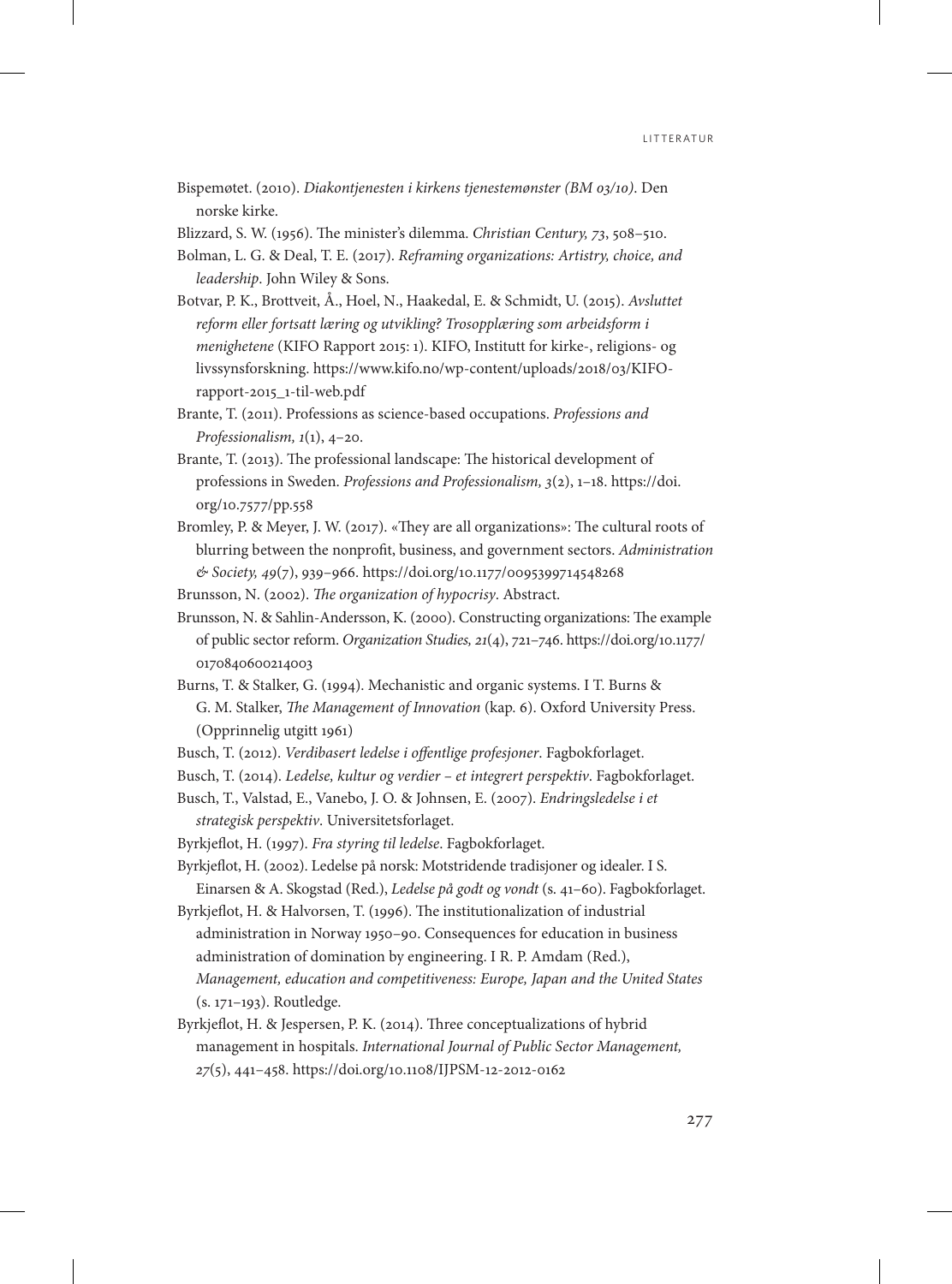- Byrkjeflot, H. & Nygaard, P. (2018). How and why management has not become a profession. I A. Örtenblad (Red.), *Professionalizing leadership* (s. 47–68). Oxford University Press.
- Campell, D. (1983). The ordained ministry as a profession. Theologcial reflections on identity. *Quarterly Review*, *3*(2), 21–30.
- Carr-Saunders, A. M. & Wilson, P. A. (1933). *The professions*. Oxford University Press.
- Carroll, J. W. (1991). *As one with authority. Reflective leadership in ministry*. John Know Press.
- Chaves, M. (1993). Intraorganizational power and internal secularization in Protestant denominations. *American Journal of Sociology, 99*(1), 1–48. [https://doi.org/10.1086/](https://doi.org/10.1086/230228
) [230228](https://doi.org/10.1086/230228
)
- Christensen, S. (2013). *Kirkemusiker kall og profesjon. Om nyutdannede kirkemusikeres profesjonelle livsbetingelser* [Doktorgradsavhandling, Norges musikkhøgskole].<http://hdl.handle.net/11250/172452>
- Christoffersen, S. Å. (2018). Kallet og det moderne selv. Den lutherske kallstanken sekularisert. I S. Holte (Red.), *Kallsvariasjoner: Postsekulære kall i skandinavisk litteratur* (s. 31–48). Novus Forlag.
- Cohen, C. (1971). *Democracy*. University of Georgia Press.
- Cormode, D. S. (2013). *Making spiritual sense: Christian leaders as spiritual interpreters*. Wipf and Stock Publishers.
- Csikszentmihalyi, M. (1990). *Flow. The psychology of optimal experience*. Harper-Collins.
- Danbolt, L. J. & Lien, L. (2012). Kirken et bra sted å jobbe: En kvalitativ studie av hva som oppleves positivt med å arbeide i Den norske kirke. *Tidsskrift for praktisk teologi, 29*(2), 4–17.<https://doi.org/10.48626/tpt.v29i2.5121>
- Davis, M. (1991). Thinking like an engineer: The place of a code of ethics in the practice of a profession. *Philosophy & Public Affairs*, *20*(2), 150–167.
- Dawson, J. (2005). A history of vocation: Tracing a keyword of work, meaning, and moral purpose. *Adult Education Quarterly, 55*(3), 220–231. [https://doi.org/10.1177/](https://doi.org/10.1177/0741713605274606) [0741713605274606](https://doi.org/10.1177/0741713605274606)
- Deci, E. L. & Ryan, R. (1985). *Intrinsic motivation and self-determination in human behavior*. Plenum.
- Den norske kirke. (2020). *Statistikk kirken i tall.* [https://kirken.no/nb-NO/om](https://kirken.no/nb-NO/om-kirken/bakgrunn/kirkestatistikk/)[kirken/bakgrunn/kirkestatistikk/](https://kirken.no/nb-NO/om-kirken/bakgrunn/kirkestatistikk/)
- Diakonforbundet. (1965). *De norske diakoners broderforbund 50 år. Diakonforbundet 1915–1965.* Aas og Wahls boktrykkeri.
- Dietrich, S. (2009). Diakonia in the Nordic Region—practice and actors. I K. Nordstokke & F. Schlagenhaft (Red.), *Serving the whole person: The practice and understanding of diakonia within the Lutheran communion* (Bd. 54, s. 63–73). Lutheran University Press.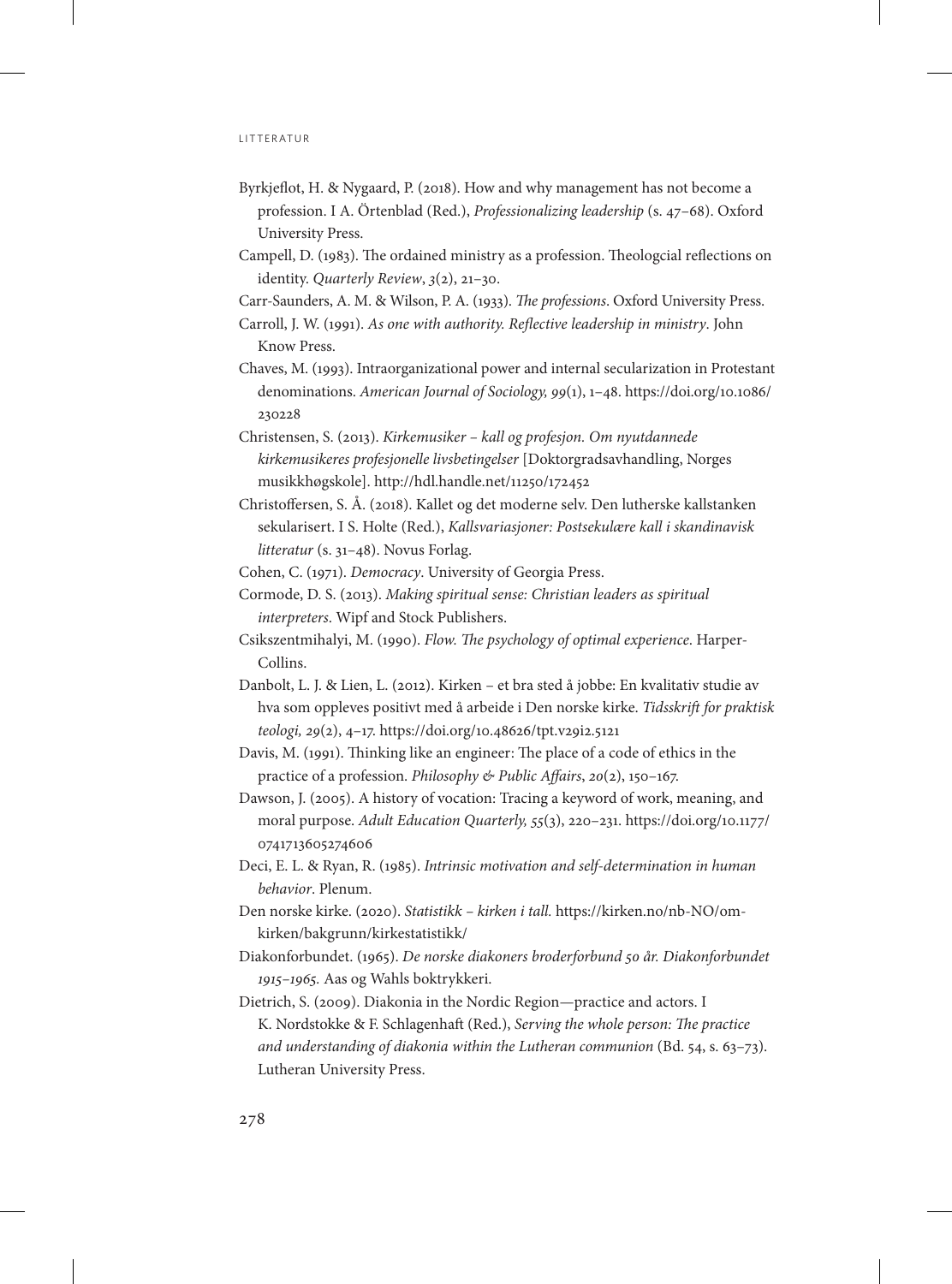- Dietrich, S. (2011). Systematisk-teologisk grunnlag for diakontjenesten. I S. Dietrich, K. K. Korslien & K. Nordstokke (Red.), *Diakonen – kall og profesjon* (s. 97–110). Tapir akademisk forlag.
- Dietrich, S., Korslien, K. K. & Nordstokke, K. (Red.). (2011). *Diakonen kall og profesjon*. Tapir akademisk forlag.
- Dik, B. J. & Duffy, R. D. (2009). Calling and vocation at work: Definitions and prospects for research and practice. *The Counseling Psychologist, 37*(3), 424–450. <https://doi.org/10.1177/0011000008316430>
- DiMaggio, P. & Powell, W. W. (1983). The iron cage revisited: Collective rationality and institutional isomorphism in organizational fields. *American Sociological Review, 48*(2), 147–160.
- Dokka, T. S. (2000). *Som i begynnelsen. Innføring i kristen tro og tanke*. Gyldendal Akademisk.
- Drucker, P. (1959). *Landmarks of tomorrow.* Harper and Brothers.
- Duffy, R. D. & Dik, B. J. (2013). Research on calling: What have we learned and where are we going? *Journal of Vocational Behavior, 83*(3), 428–436. [https://doi.org/10.1016/](https://doi.org/10.1016/j.jvb.2013.06.006
) [j.jvb.2013.06.006](https://doi.org/10.1016/j.jvb.2013.06.006
)
- Dunn, J. D. G. (1992). *Jesus' call to discipleship*. Cambridge University Press.
- Dworkin, G. (1988). *The theory and practice of autonomy.* Cambridge University Press.
- Døving, E. (2016). Fagfolk og generalister som ledere i profesjonelle organisasjoner. I E. Døving, B. Elstad & A. E. Storvik (Red.), *Profesjon og ledelse* (s. 255–276). Fagbokforlaget.
- Døving, E., Elstad, B. & Storvik, A. E. (Red.). (2016). *Profesjon og ledelse*. Fagbokforlaget.
- Edvardsen, R. (1981). *Prestenes arbeidsforhold* (NAVF-rapport 1981:4). Norges almenvitenskapelige forskningsråd. <http://hdl.handle.net/11250/2488336>
- Eggen, N. A. & Nyrønning, S. M. (2003). *Godfoten: Samhandling, veien til suksess*. Aschehoug.
- Eisenberg, E. M. (1984). Ambiguity as strategy in organizational communication. *Communication Monographs, 51*(3), 227–242. [https://doi.org/10.1080/](https://doi.org/10.1080/03637758409390197) [03637758409390197](https://doi.org/10.1080/03637758409390197)
- Ekeland, T.-J. (2004). *Konflikt og konfliktforståelse for helse- og sosialarbeidere.*  Gyldendal Akademisk.
- Ekre, E. L. (2019). Kateketutdanning i går, i dag, i morgon. *Prismet* (3), 207–216. <https://doi.org/10.5617/pri.7143>
- Elstad, H. (2005). *Nyere norsk kristendomshistorie*. Fagbokforlaget.
- Engedal, L. G. (2008a). Arbeid og slit. *Halvårsskrift for praktisk teologi, 25*(1), 17–28.
- Engedal, L. G. (2008b). Meningsfull tjeneste belastende arbeid. En undersøkelse av slitasjefaktorer i norske menighetspresters arbeid. *Halvårskrift for praktisk teologi, 25*(1), 3–16.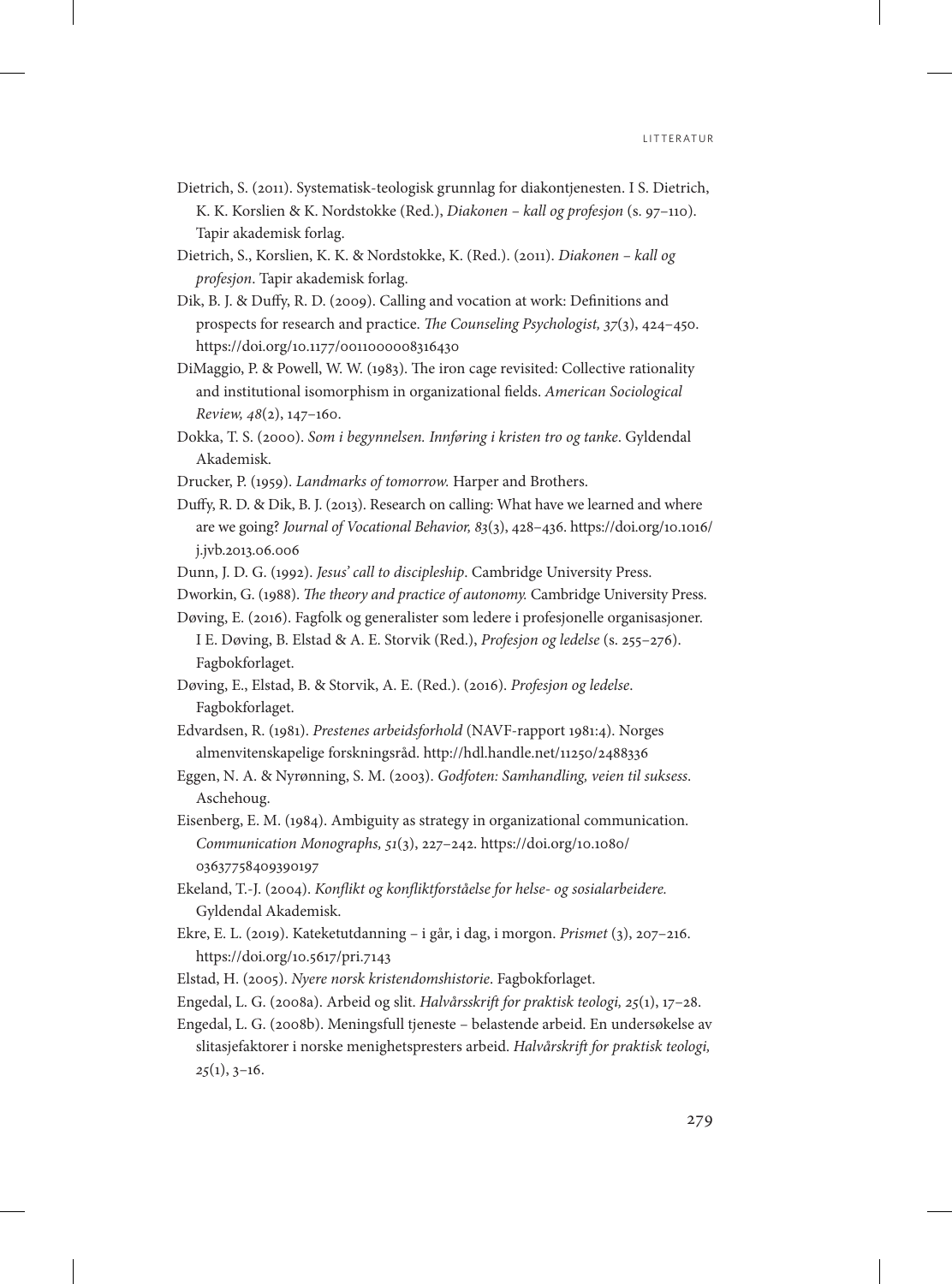- Eriksen, E. O. & Molander, A. (2008). Profesjon, rett og politikk. I A. Molander & L. I Terum (Red.), *Profesjonsstudier* (s. 161–178). Universitetsforlaget.
- Etzioni, A. (1975). *Comparative analysis of complex organizations*. Simon and Schuster.
- Evetts, J. (2010). Reconnecting professional occupations with professional organizations: Risk and opportunities. I L. Svensson & J. Evetts (Red.), *Sociology of professions. Continental and Anglo-Saxon traditions* (s. 123–144). Daidalos.
- Fanuelsen, O. (2011). Diakoner i den norske kirke et historisk tilbakeblikk. I S. Dietrich, K. K. Korslien & K. Nordstokke (Red.), *Diakonen – kall og profesjon* (s. 87–96). Tapir akademisk forlag.
- Fanuelsen, O. (2015). Diakontjenesten i Den norske kirke. I L. S. Hope (Red.), *Det norske Diakonforbund 100 år* (s. 66–79). Det norske Diakonforbund.
- Fauske, H. (2008). Profesjonsforskningens faser og stridsspørsmål. I A. Molander & L. I. Terum (Red.), *Profesjonsstudier* (s. 29–53). Universitetsforlaget.
- Felter, K. D. (2010). *Mellem kald og profession* [Doktorgradsavhandling]. Det teologiske fakultet, Københavns universitet.
- Finholt-Pedersen, S. M. (2017). *Hva er det å bli prest? Teologistudenter og subjektivitet. En kvalitativ analyse* [Doktorgradsavhandling]. Roskilde universitet.
- Finnseth, A. (2005). *Engasjert for mennesket: Innsteg i Diakonhjemmets historie 1890–2000*. Forlaget Snorre.
- Floyd, S. W. & Wooldridge, B. (1997). Middle management's strategic influence and organizational performance. *Journal of Management Studies, 34*(3), 465–485. <https://doi.org/10.1111/1467-6486.00059>
- Foucault, M. (1988). *Technologies of the self: A seminar with Michel Foucault*. University of Massachusetts Press.
- Foucault, M. (1999). *Seksualitetens historie 1. Viljen til viten*. Pax Forlag.
- Fougner, J. (2019). *Norsk arbeidsrett. Styringsrett, samarbeid og arbeidstakervern.* Universitetsforlaget.
- Frank, T. E. (2007). The discourse of leadership and the practice of administration. *The Journal of Applied Christian Leadership, 2*(1), 32–53.
- Freidson, E. (2001). *Professionalism, the third logic: On the practice of knowledge*. University of Chicago Press.
- Fuglsang, L. (2010). Bricolage and invisible innovation in public service innovation. *Journal of Innovation Economics Management*, (1), 67–87.
- Furseth, I. (2015). *Religionens tilbakekomst i offentligheten? Religion, politikk, medier, stat og sivilsamfunn i Norge siden 1980-tallet*. Universitetsforlaget.
- Gee, J. P., Hull, G. & Lankshear, C. (1996). *The new work order. Behind the language of the new capitalism*. Routledge.
- Giddens, A. (1991). *Modernity and self-identity: Self and society in the late modern age*. Polity Press.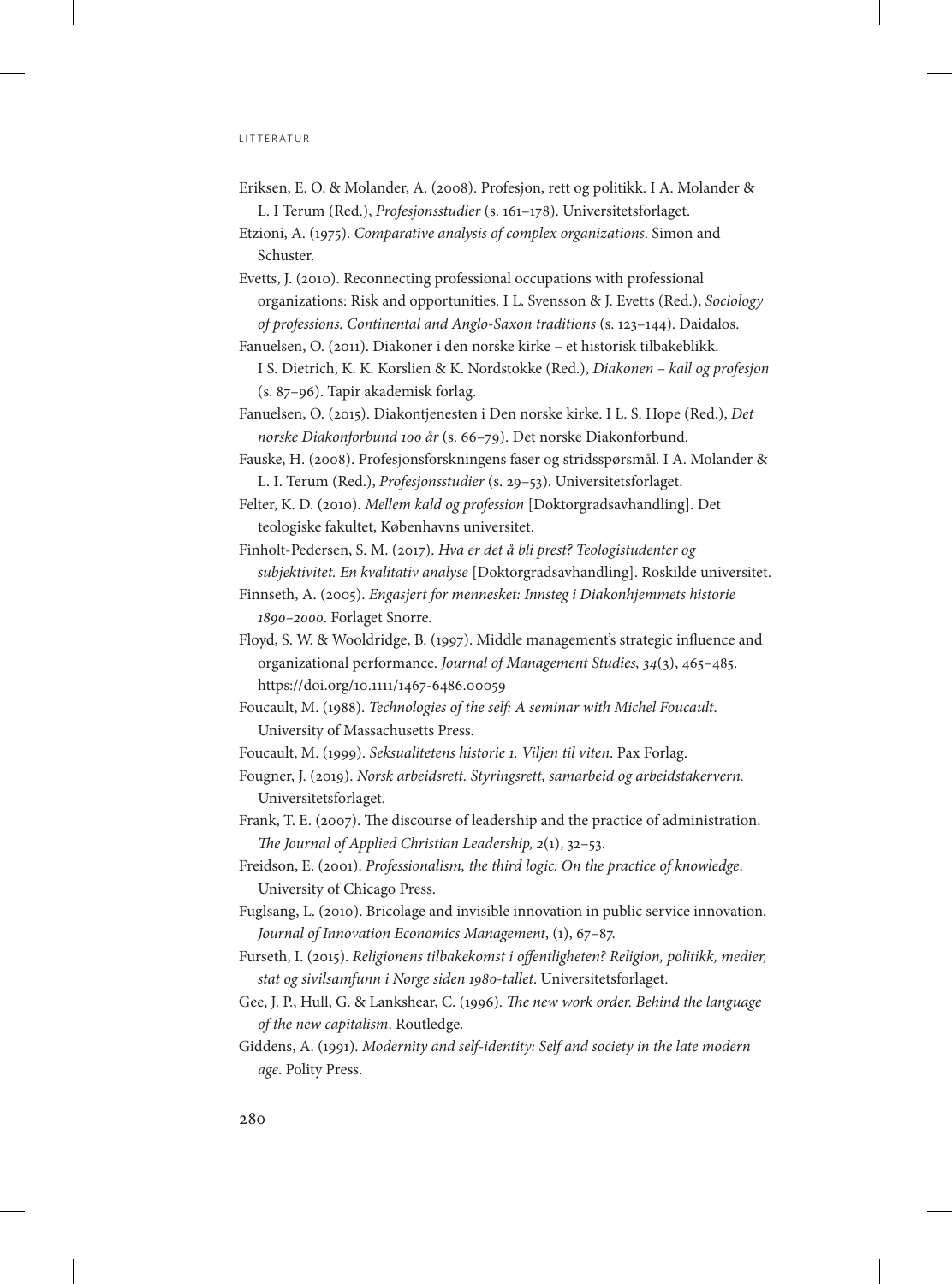- Gilje, N. (2014). Prestene. Fra kall til profesjon. I R. Slagstad & J. Messel (Red.), *Profesjonshistorier* (s. 412–449). Pax forlag.
- Gjelsvik, M. (2015). Offentlige lederes holdninger som potensial for innovasjon. I E. Willumsen & A. Ødegård (Red.), *Sosial innovasjon – fra politikk til tjenesteutvikling* (s. 193–212). Fagbokforlaget.

Glasse, J. D. (1968). *Profession: Minister*. Abingdon.

- Goldman, H. (1988). *Max Weber and Thomas Mann: Calling and the shaping of the self.* University of California Press.
- Gouldner, A. W. (1957). Cosmopolitans and locals: Toward an analysis of latent social roles. *Administrative Science Quarterly*, *2*, 281–306. [https://doi.](https://doi.org/10.2307/2391000) [org/10.2307/2391000](https://doi.org/10.2307/2391000)

Grane, L. (1981). *Confessio Augustana*. GEC Gad.

- Gresaker, A. K. (2009). *I gode og onde dager… Trivsel, belastninger og sluttevurderinger blant menighetsprester i Den norske kirke* (KIFO-notat 6/2009). KIFO, Institutt for kirke-, religions og livssynsforskning. [https://www.kifo.no/i](https://www.kifo.no/i-gode-og-onde-dager/)[gode-og-onde-dager/](https://www.kifo.no/i-gode-og-onde-dager/)
- Gresaker, A. K., Rafoss, T. W. & Rønningen, N. M. (2019). *Det er bare at jeg er mer interessert i noe annet. En studie av unges vurderinger av å velge kirkelig utdanning og profesjonsstillinger i Den norske kirke* (KIFO-rapport 2019:2). KIFO, Institutt for kirke-, religions- og livssynsforskning. [https://www.kifo.no/ny-kifo](https://www.kifo.no/ny-kifo-rapport-det-er-bare-at-jeg-er-mer-interessert-i-noe-annet-en-studie-av-unges-vurderinger-av-a-velge-kirkelig-utdanning-og-profesjonsstillinger-i-den-norske-kirke/)[rapport-det-er-bare-at-jeg-er-mer-interessert-i-noe-annet-en-studie-av-unges](https://www.kifo.no/ny-kifo-rapport-det-er-bare-at-jeg-er-mer-interessert-i-noe-annet-en-studie-av-unges-vurderinger-av-a-velge-kirkelig-utdanning-og-profesjonsstillinger-i-den-norske-kirke/)[vurderinger-av-a-velge-kirkelig-utdanning-og-profesjonsstillinger-i-den-norske](https://www.kifo.no/ny-kifo-rapport-det-er-bare-at-jeg-er-mer-interessert-i-noe-annet-en-studie-av-unges-vurderinger-av-a-velge-kirkelig-utdanning-og-profesjonsstillinger-i-den-norske-kirke/)[kirke/](https://www.kifo.no/ny-kifo-rapport-det-er-bare-at-jeg-er-mer-interessert-i-noe-annet-en-studie-av-unges-vurderinger-av-a-velge-kirkelig-utdanning-og-profesjonsstillinger-i-den-norske-kirke/)

Grimen, H. (2009). *Hva er tillit*. Universitetsforlaget.

- Grimstad, F. (2021a). Demokrati i kirke og menighet. I S. Sirris & H. Askeland (Red.), *Kirkelig organisering og ledelse: Et verdibasert og praksisorientert perspektiv* (s. 107–133). Cappelen Damm Akademisk.
- Grimstad, F. (2021b). Institusjonelle rammer for kirkelig ledelse. I S. Sirris & H. Askeland (Red.), *Kirkelig organisering og ledelse. Et verdibasert og praksisorientert perspektiv* (s. 135–153). Cappelen Damm Akademisk.
- Gümüsay, A. A., Smets, M. & Morris, T. (2019). «God at work»: Engaging central and incompatible institutional logics through elastic hybridity. *Academy of Management Journal*, *63*(1). <https://doi.org/10.5465/amj.2016.0481>
- Halford, S. & Leonard, P. (1999). New identities? Professionalissm, managerialism and the construction of self. I M. Exworthy & S. Halford (Red.), *Professionals and the new managerialism in the public sector* (s. 103–120). Open University Press.
- Hansen, M. (2009). *Collaboration. How leaders avoid the traps, build common ground, and reap big results*. Harvard Business Press.
- Hardy, L. (1990). *The fabric of this world: Inquiries into calling, career choice, and the design of human work.* Wm. B. Eerdmans Publishing.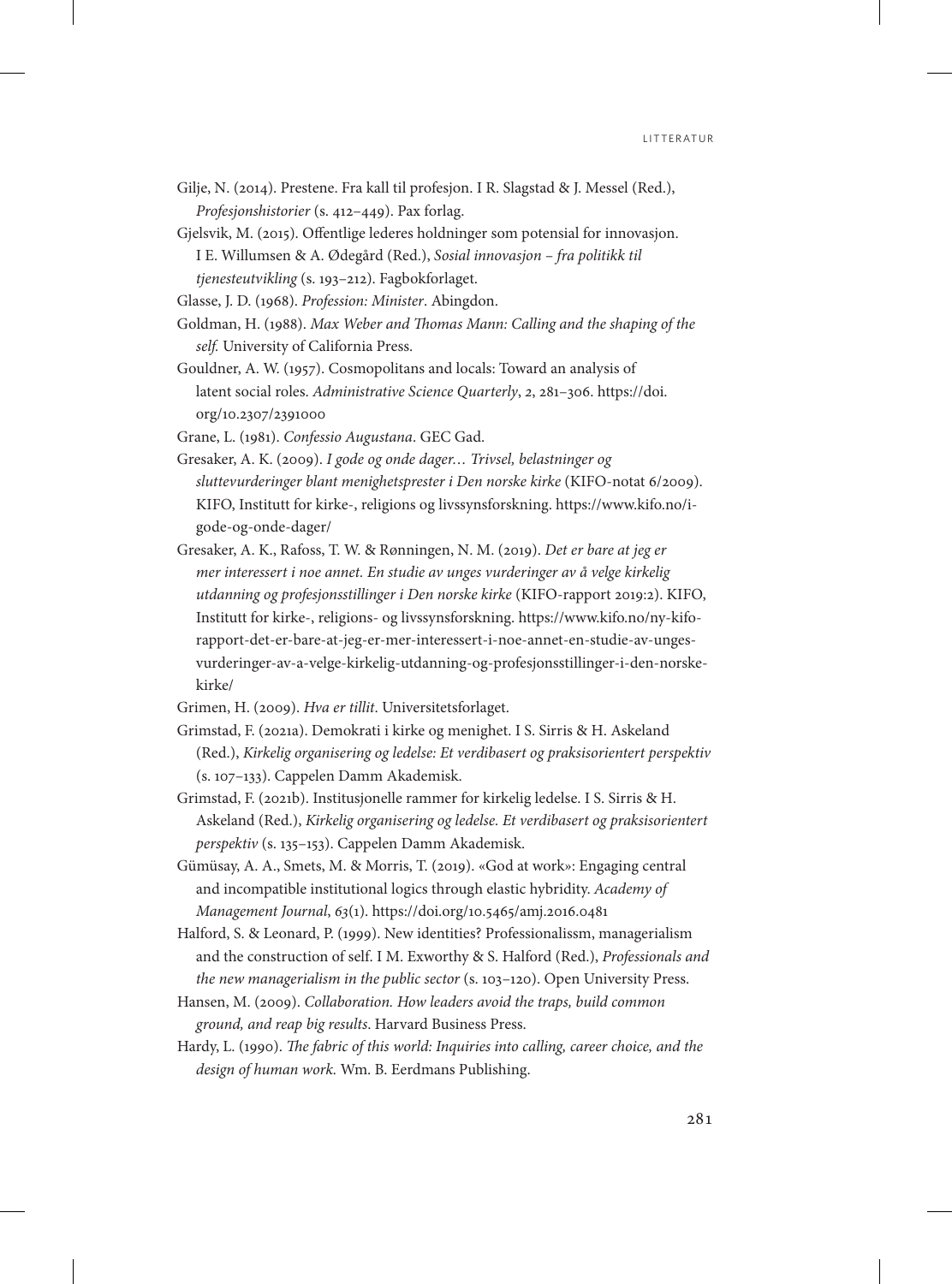## l i t t e r at u r

- Heggen, K. (2008). Profesjon og identitet. I A. Molander & L. I. Terum (Red.), *Profesjonsstudier* (s. 321–332). Universitetsforlaget.
- Hegstad, H. (1996). *Folkekirke og trosfellesskap: Et kirkesosiologisk og ekklesiologisk grunnproblem belyst gjennom en undersøkelse av tre norske lokalmenigheter*. Tapir forlag.
- Hegstad, H. (2000). Presten og de andre. Ekklesiologiske perspektiver. I M. Huse (Red.), *Prest og ledelse* (s. 29–43). Verbum.
- Hegstad, H. (2009). *Den virkelige kirke: Bidrag til ekklesiologien* (Bd. 19). Tapir akademisk forlag.
- Heiges, D. R. (1958). *The Christian's calling*. Muhlenberg Press.
- Hein, H. H. (2013). *Primadonnaledelse. Når arbejdet er et kald*. Gyldendal.
- Henriksen, J.-O. (2016). Everyday religion as orientation and transformation: A challenge to theology. *Nordic Journal of Religion and Society, 29*(1), 36–51. <https://doi.org/10.18261/issn.1890-7008-2016-01-03>
- Henriksø, T. (2018). *Verdien av ledelse. Om hvordan verdier preger ledelse i Den norske kirke og hvordan dette henger sammen med kirkens offisielle verdier* [Masteroppgave, VID vitenskapelige høgskole]. VID Open.<http://hdl.handle.net/11250/2583193>
- Hoholm, R. & Hoholm, R. V. (2014). *Når staten takker for seg. Hva mener prester er viktige kvalifikasjoner for ledere i Den norske kirke?* [Masteroppgave, UiT Norges arktiske universitet]. UiT Munin. <https://hdl.handle.net/10037/6497>
- Hoholm, T. & Araujo, L. (2011). Studying innovation processes in real-time: The promises and challenges of ethnography. *Industrial Marketing Management, 40*(6), 933–939.
- Hope, L. S. (2015). *Det norske Diakonforbund gjennom 100 år*. Det norske Diakonforbund.
- Horsfjord, H., Sørensen, H., Leganger-Krogstad, H. & Holmqvist, M. (2015). *Kompetanse, utdanning og motivasjon: En kartlegging av undervisningstjenesten i Den norske kirke* (MF-rapport 1:2015). Det teologiske menighetsfakultet.
- Hougsnæs, M. H., Askeland, H. & Grimstad, F. (Red.). (2003). *Ledelse i kirken*. KA Kirkens arbeidsgiverorganisasjon.
- Huizinga, J. (1949). *Homo ludens.* Routledge.
- Huse, M. (1999). *Prosten: Ansvar, arbeidssituasjon og ledelse*. Tapir.
- Huse, M. (2000). Myter og realiteter. Om prostens ledelsesoppgaver. I M. Huse (Red.), *Prest og ledelse* (s. 230–242). Verbum.
- Huxham, C. (1996). *Collaborative advantage*. Sage.
- Huxham, C. & Vangen, S. (2013). *Managing to collaborate: The theory and practice of collaborative advantage*. Routledge.
- Haanes, V. L. (1998). *«Hvad skal da dette blive for prester?» Presteutdanningen i spenningsfeltet mellom universitet og kirke, med vekt på modernitetens gjennombrudd*. Tapir.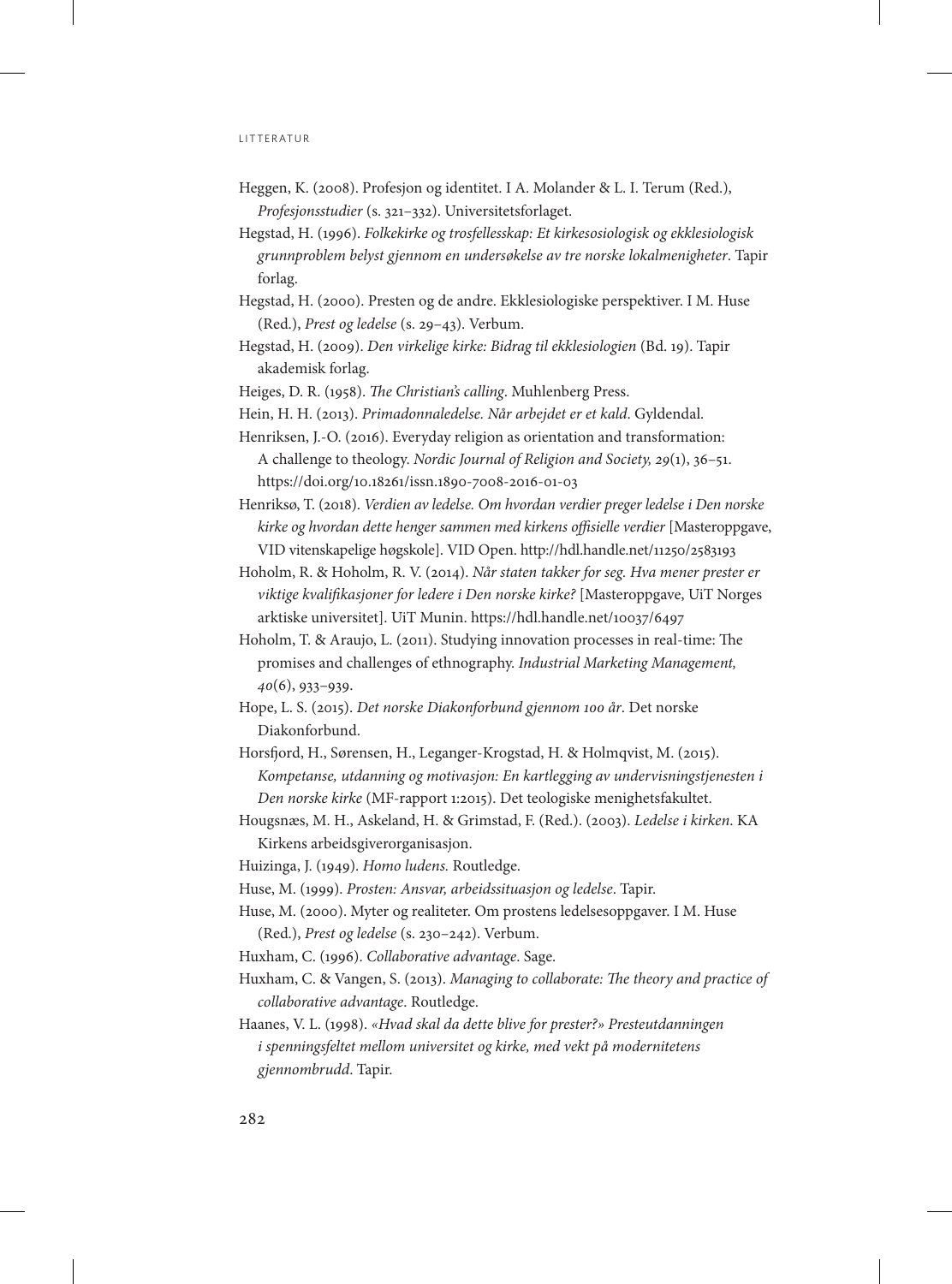- Ibarra, H. (1999). Provisional selves: Experimenting with image and identity in professional adaptation. *Administrative Science Quarterly, 44*(4), 764–791. <https://doi.org/10.2307/2667055>
- Iversen, H. P. & Johannessen, S. O. (2020). Et kompleksitetsteoretisk perspektiv på tverrprofesjonell organisajsonspraksis og innovasjonsprosesser. I E. Willumsen & A. Ødegård (Red.), *Samskaping. Sosial innovasjon for helse og velferd* (s. 247–260). Universitetsforlaget.

Jacobsen, D. I. (2018). *Organisasjonsendringer og endringsledelse* (3. utg.). Fagbokforlaget.

Jacobsen, D. I. & Thorsvik, J. (2019). *Hvordan organisasjoner fungerer*. Fagbokforlaget.

Jeavons, T. H. (1992). When the management is the message: Relating values in management practice in nonprofit organizations. *Nonprofit Management & Leadership, 2*(4), 403–416.<https://doi.org/10.1002/nml.4130020407>

Jeavons, T. H. (1994). *When the bottom line is faithfulness: Management of Christian service organizations*. Indiana University Press.

- Johannessen, J.-A., Olsen, B. & Stokvik, H. (2013). *Innovative organisasjoner. Fra idé til faktura*. Fagbokforlaget.
- Johannessen, S. O. & Kuhn, L. (2012). *Complexity in organization studies: Implications and applications of complexity thinking in organization studies: Strategy, organizational dynamcis and innovation*. Sage.
- Johnsen, E. (1984). *Introduktion til ledelseslære*. Nyt Nordisk Forlag.
- Johnsen, Å. (2010). Hard og myk styring i offentlig sektor. I G. Ladegård & S. I. Vabo (Red.), *Ledelse og styring* (s. 175–190). Fagbokforlaget.
- Johnsen, E. T. & Afdal, G. (2020). Practice theory in empirical practical theological research. The scientific contribution of LETRA. *Tidsskrift for praktisk teologi, 37*(2), 58–76.<https://doi.org/10.48626/tpt.v37i2.5322>
- Jordheim, K. (2011). Diakonstillinger i Den norske kirke rammer og ordninger. I S. Dietrich, K. Nordstokke & K. K. Korslien (Red.), *Diakonen – kall og profesjon* (s. 153–185). Tapir akademisk.
- Jordheim, K. (2019). «Vis at det er kult både å være og å arbeide i kirken.» Hva motiverer ungdom til å velge kirkelige studier? *Tidsskrift for praktisk teologi, 36*(1), 17–28.<https://doi.org/10.48626/tpt.v36i1.5361>

Josuttis, M. (1996). *Die Einführung in das Leben. Pastoraltheologie zwischen Phänomenologie und Spiritualität*. Gütersloher Verlagshaus.

Kahn, W. A. & Kram, K. E. (1994). Authority at work: Internal models and their organizational consequences. *Academy of Management Review, 19*(1), 17–50. <https://doi.org/10.2307/258834>

- Kanter, R. M. (2006). From cells to communities. Deconstructing the organization. I J. V. Gallos (Red.), *Organization development* (s. 858–888). Jossey-Bass.
- Karle, I. (2000). *Der Pfarrberuf als Profession. Eine Berufstheorie im Kontext der modernen Gesellschaft*. Christian Kaiser/Gutersloher Verlagshaus.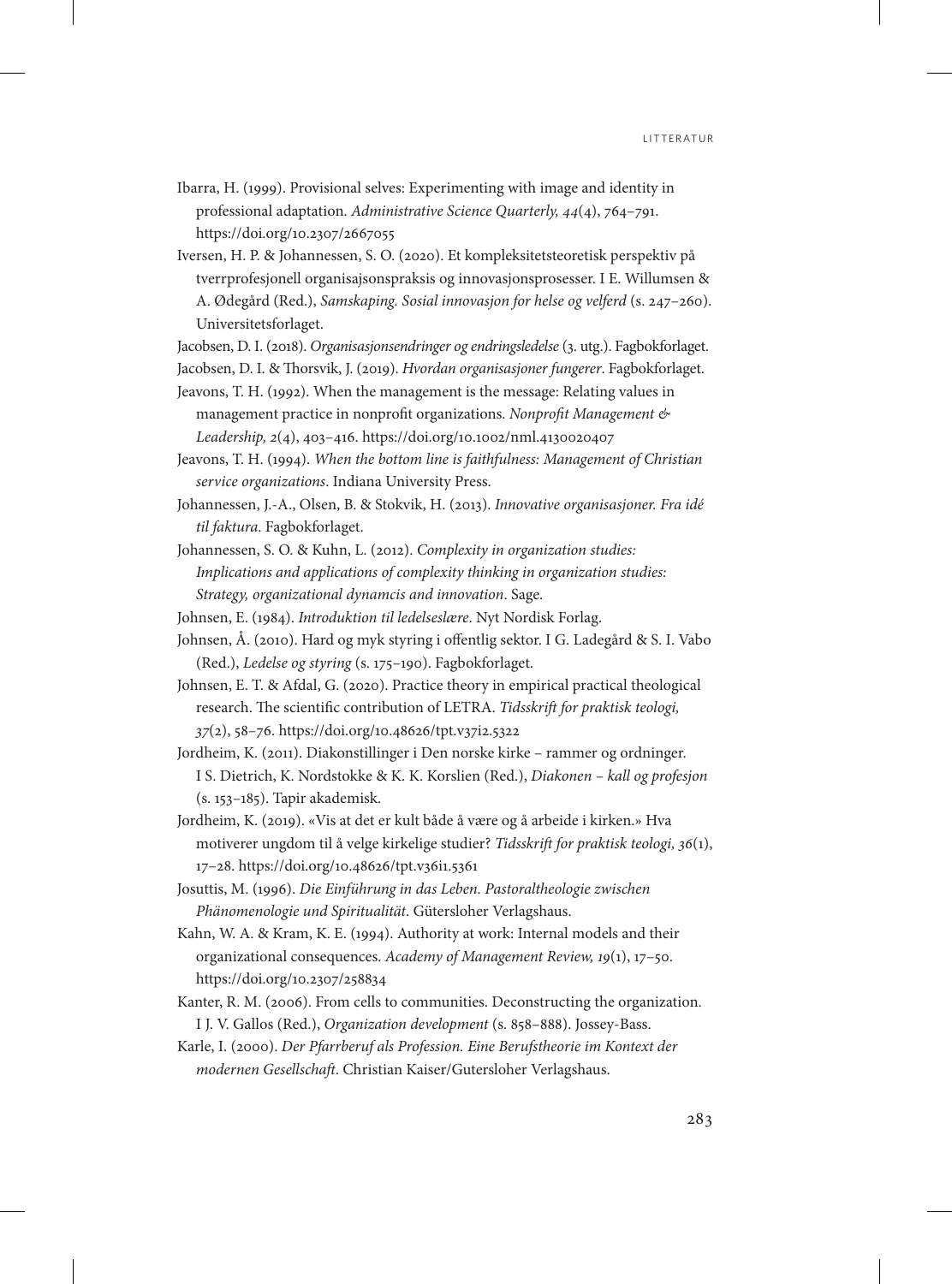Kearsley, R. (2008). *Church, community and power*. Ashgate.

- Kessel, T. B. (2019). Rekruttering prestens ansvar? Refleksjoner om samhandling med ungdom i prestetjenesten. *Tidsskrift for praktisk teologi, 36*(1), 29–39. [https://](https://doi.org/10.48626/tpt.v36i1.5363) [doi.org/10.48626/tpt.v36i1.5363](https://doi.org/10.48626/tpt.v36i1.5363)
- Kessel, T. B., Austnaberg, H. & Mestad, K. M. E. (2021). Presterollen i trosopplæringen i Den norske kirke: Forventninger fra undervisningsmedarbeidere og menighetsrådsledere. *Tidsskrift for praktisk teologi, 38*(1), 51–67. [https://doi.org/](https://doi.org/10.48626/tpt.v38i1.5436) [10.48626/tpt.v38i1.5436](https://doi.org/10.48626/tpt.v38i1.5436)
- Khurana, R. (2002). *Searching for a corporate savior. The irrational quest for charismatic CEOs.* Princeton University Press.
- Khurana, R. (2010). *From higher aims to hired hands: The social transformation of American business schools and the unfulfilled promise of management as a profession.* Princeton University Press.
- Kirkemøtet. (2004). *Den norske kirkes identitet og oppdrag*. Den norske kirke. [https://](https://kirken.no/nb-NO/om-kirken/slik-styres-kirken/plandokumenter/identitet-og-oppdrag/) [kirken.no/nb-NO/om-kirken/slik-styres-kirken/plandokumenter/identitet-og](https://kirken.no/nb-NO/om-kirken/slik-styres-kirken/plandokumenter/identitet-og-oppdrag/)[oppdrag/](https://kirken.no/nb-NO/om-kirken/slik-styres-kirken/plandokumenter/identitet-og-oppdrag/)
- Kirkerådet. (1976). *Tjenester og stillinger i Den norske kirke*. Den norske kirke.
- Kirkerådet. (1987). *Embete og råd: Hvem skal bestemme hva og hvorfor? Utredning fra en arbeidsgruppe oppnevnt av Kirkerådet*. Den norske kirke.
- Kirkerådet. (2001). *Embetet i Den norske kirke. Innstilling fra en arbeidsgruppe nedsatt av kirkerådet*. Den norske kirke.
- Kirkerådet. (2002). *Evaluering av kvalifikasjonskrav og tjenesteordning for kateketer.*  Den norske kirke.
- Kirkerådet. (2005). *Kunsten å være kirke. Kulturmelding for Den norske kirke*. Den norske kirke.
- Kirkerådet. (2008). *En flerdimensjonal ordinert tjeneste*. Den norske kirke.
- Kirkerådet. (2015). *Høring om vigsling og liturgisk drakt for kantor.* Den norske kirke.
- Kirkerådet. (2017). *Bruk av kirkens landsfond til rekruttering av kirkelige medarbeidere*. Den norske kirke.
- Kirkerådet. (2019). *Håndbok for menighetsråd og kirkelig fellesråd 2019–2023*. Kirkerådet og KA Arbeidsorganisasjon for kirkelige virksomheter.
- Kirkerådet. (2020a). *Plan for diakoni i Den norske kirke*. Den norske kirke.
- Kirkerådet. (2020b). *Rapport fra Utvalget for gjennomgang av kirkefagforvaltningen nasjonalt og regionalt i Den norske kirke*. Den norske kirke.
- Kirkerådet. (2021). *Samhandling i en selvstendig folkekirke ny kirkelig organisering*. Den norske kirke.
- Kirkhaug, R. (2013). *Verdibasert ledelse. Betingelser for utøvelse av moderne lederskap*. Universitetsforlaget.
- Kirkhaug, R. (2015). *Lederskap. Person og funksjon*. Universitetsforlaget.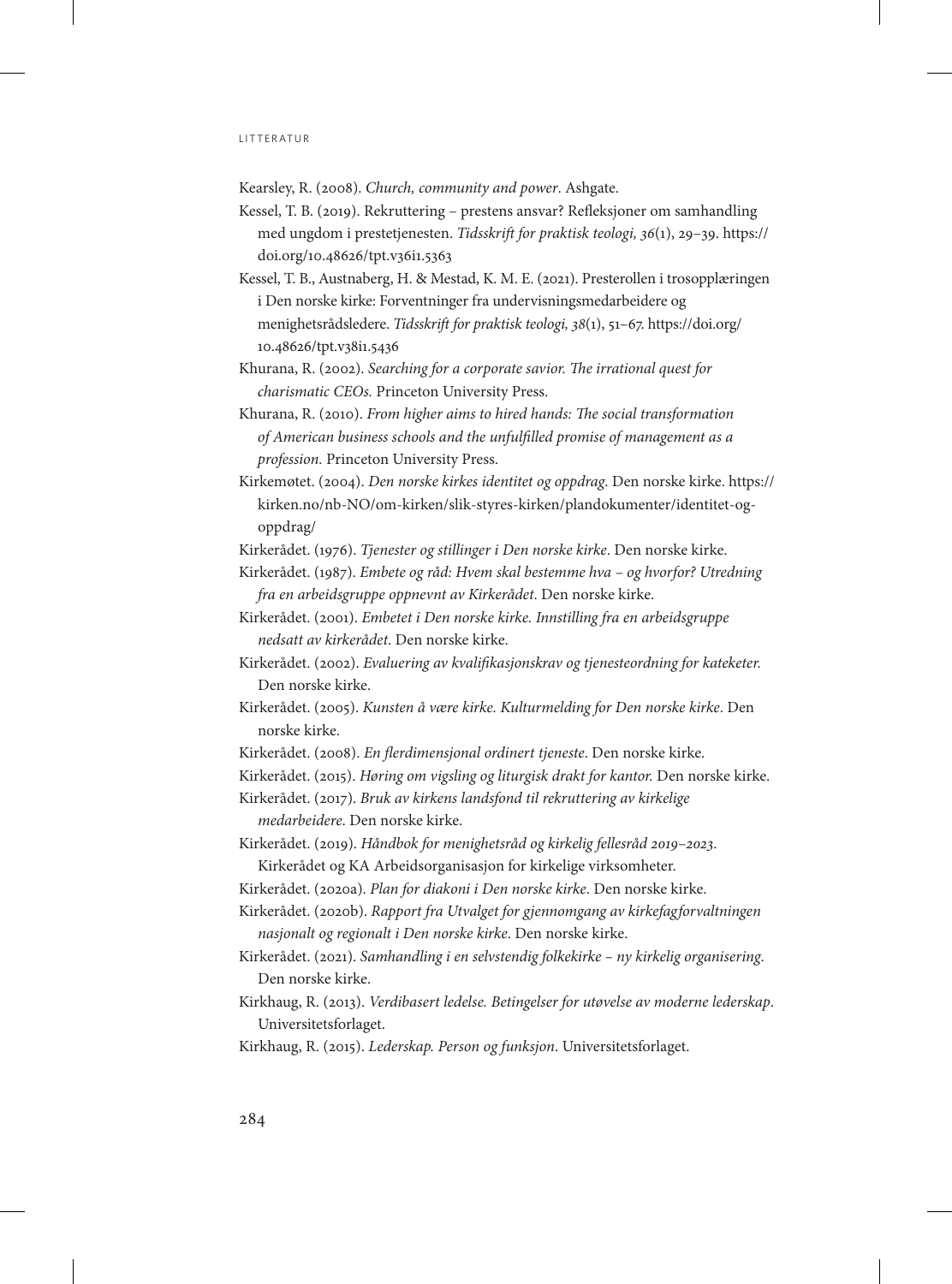- Kleiven, T. (2019). Autoritetens anatomi. Om hvordan legitim og legitimert makt utøves i stab og råd i kirkelig kontekst. *Scandinavian Journal for Leadership & Theology, 6*, 1–20.<https://doi.org/10.53311/sjlt.v6.39>
- Klev, R. & Levin, M. (2009). *Forandring som praksis. Endringsledelse gjennom læring og utvikling* (2. utg.). Fagbokforlaget.
- Klevmoen, B. K. (2016). *Jeg skinner når du skinner. En empirisk undersøkelse om tverrfaglig samarbeid i stab om gudstjenesten i trosopplæringen i Den norske kirke* [Masteroppgave, VID vitenskapelige høgskole]. VID Open. [http://hdl.handle.](http://hdl.handle.net/11250/2408297) [net/11250/2408297](http://hdl.handle.net/11250/2408297)
- Koestner, R. & Losier, G. F. (1996). Distinguishing reactive versus reflective autonomy. *Journal of Personality, 64*(2), 465–494. [https://doi.org/10.1111/j.1467-6494.1996.](https://doi.org/10.1111/j.1467-6494.1996.tb00518.x) [tb00518.x](https://doi.org/10.1111/j.1467-6494.1996.tb00518.x)
- Ladegård, G. & Vabo, S. I. (2010). Ledelse og styring teoretisk rammeverk. I G. Ladegård & S. I. Vabo (Red.), *Ledelse og styring* (s. 15–38). Fagbokforlaget.
- Lai, L. (2013). *Strategisk kompetanseledelse*. Fagbokforlaget.
- Lalim, I. B. (2020). Mellom embetsteologi og tjenesteteologi en drøfting av tjenestemønsteret i Den norske kirke. *Teologisk tidsskrift, 9*(3), 161–174. [https://](https://doi.org/10.18261/issn.1893-0271-2020-03-03) [doi.org/10.18261/issn.1893-0271-2020-03-03](https://doi.org/10.18261/issn.1893-0271-2020-03-03)
- Lau, B. (2012). *Arbeid, helse og engasjement blant ansatte i Den norske kirke*  (AFI-rapport 2012:17). Arbeidsforskningsinstituttet. [https://hdl.handle.](https://hdl.handle.net/20.500.12199/6187) [net/20.500.12199/6187](https://hdl.handle.net/20.500.12199/6187)
- Lauvås, K. & Lauvås, P. (2004). *Tverrfaglig samarbeid perspektiv og strategi*. Universitetsforlaget.
- Lave, J. & Wenger, E. (1991). *Situated learning: Legitimate peripheral participation*. Cambridge University Press.
- Lawrence, T. & Suddaby, R. (2006). Institutions and institutional work. I S. R. Clegg, C. Hardy, T. Lawrence & W. R. Nord (Red.), *The Sage handbook of organization studies* (2. utg., s. 215–254). Sage.
- Lukes, S. (1974). *Power: A radical view*. Macmillan.
- Lundquist, L. (1998). *Demokratins väktare: Ämbetsmännen och vårt offentliga etos*. Studentlitteratur.
- Lægreid, P. & Christensen, T. (2011). *The Ashgate research companion to new public management*. Ashgate.
- Løvaas, B. J., Jungert, T., Van den Broeck, A. & Haug, H. (2020). Does managers' motivation matter? Exploring the associations between motivation, transformational leadership, and innovation in a religious organization. *Nonprofit Management and Leadership*, *30*(4), 569–589. <https://doi.org/10.1002/nml.21405>
- Løvaas, B. J., Sirris, S. & Kaasa, A. (2019). Har ledelse av frivillige noe å tilføre ledere i kunnskapsorganisasjoner? *Beta, 33*(1), 22–42.
- MacIntyre, A. (1984). *After virtue. A study in moral theory*. Duckworth.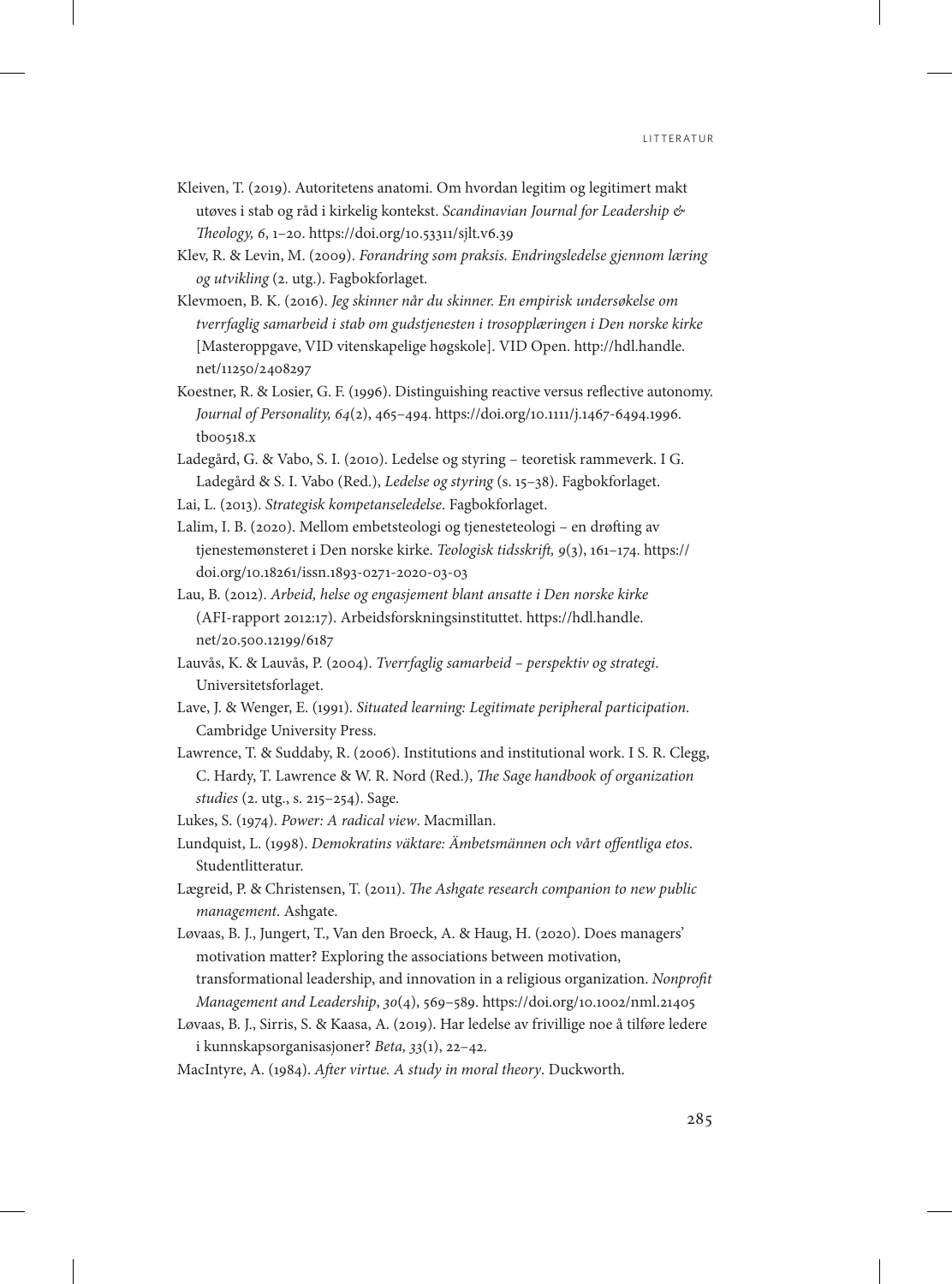- Maierhofer, N., Rafferty, A. & Kabanoff, B. (2003). When and why are values important in organizations. I S. W. Gilliland, D. D. Steiner & D. P. Skarlicki (Red.), *Emerging perspectives on values in organizations* (s. 3–32). IAP.
- March, J. G. (1988). The technology of foolishness. I J. G. March (Red.), *Decisions and organizations*. Basil Blackwell.
- March, J. G. (1991). Exploration and exploitation in organizational learning. *Organization Science, 2*(1), 71–87.

Martinsen, Ø. L. (2008). *Perspektiver på ledelse*. Gyldendal.

- Mastekaasa, A. (2011). How important is autonomy to professional workers? *Professions and Professionalism, 1*(1), 36–51.
- Meld. St. 13 (2011–2012). *Utdanning for velferd.* Kunnskapsdepartementet. [https://](https://www.regjeringen.no/no/dokumenter/meld-st-13-20112012/id672836/) [www.regjeringen.no/no/dokumenter/meld-st-13-20112012/id672836/](https://www.regjeringen.no/no/dokumenter/meld-st-13-20112012/id672836/)
- Micelotta, E., Lounsbury, M. & Greenwood, R. (2017). Pathways of institutional change: An integrative review and research agenda. *Journal of Management, 43*(6), 1885–1910.
- Mintzberg, H. (1979). *The structuring of organization. A synthesis of the research*. Prentice Hall.
- Mintzberg, H. (1989). The structuring of organizations. I D. Asch & C. Bowman (Red.), *Readings in strategic management* (s. 322–352). Springer. [https://doi.org/](https://doi.org/10.1007/978-1-349-20317-8_23) [10.1007/978-1-349-20317-8\\_23](https://doi.org/10.1007/978-1-349-20317-8_23)
- Mintzberg, H., Ahlstrand, B. & Lampel, J. (2009). *Strategy safari. The complete guide through the wilds of strategic management*. FT/Prentice Hall.
- Molander, A. & Terum, L. I. (2008a). Profesjonsstudier en introduksjon. I A. Molander & L. I. Terum (Red.), *Profesjonsstudier* (s. 13–27). Universitetsforlaget.

Molander, A. & Terum, L. I. (Red.). (2008b). *Profesjonsstudier*. Universitetsforlaget.

- Morgeson, F. P. & Humphrey, S. E. (2006). The Work Design Questionnaire (WDQ). Developing and validating a comprehensive measure for assessing job design and the nature of work. *Journal of Applied Psychology, 91*(6), 1321–1339. [https://doi.](https://doi.org/10.1037/0021-9010.91.6.1321) [org/10.1037/0021-9010.91.6.1321](https://doi.org/10.1037/0021-9010.91.6.1321)
- Morvik, A. S. (2016). Hvordan vil menighetsstaben bli ledet? Om ledelsesbehov og ledelsesvegring blant kirkefaglig ansatte i lokalmenigheten. *Tidsskrift for praktisk teologi, 33*(2), 58–67.
- Murray, R., Caulier-Grice, J. & Mulgan, G. (2010). *The open book of social innovation*. National endowment for science, technology and the art.
- Maassen, P. & Olsen, J. P. (2007). *University dynamics and European integration* (Bd. 4). Springer.
- Nicolini, D. (2012). *Practice theory, work, and organization: An introduction*. Oxford University Press.
- Noordegraaf, M. (2007). From «pure» to «hybrid» professionalism present-day professionalism in ambiguous public domains. *Administration & Society, 39*(6), 761–785.<https://doi.org/10.1177/0095399707304434>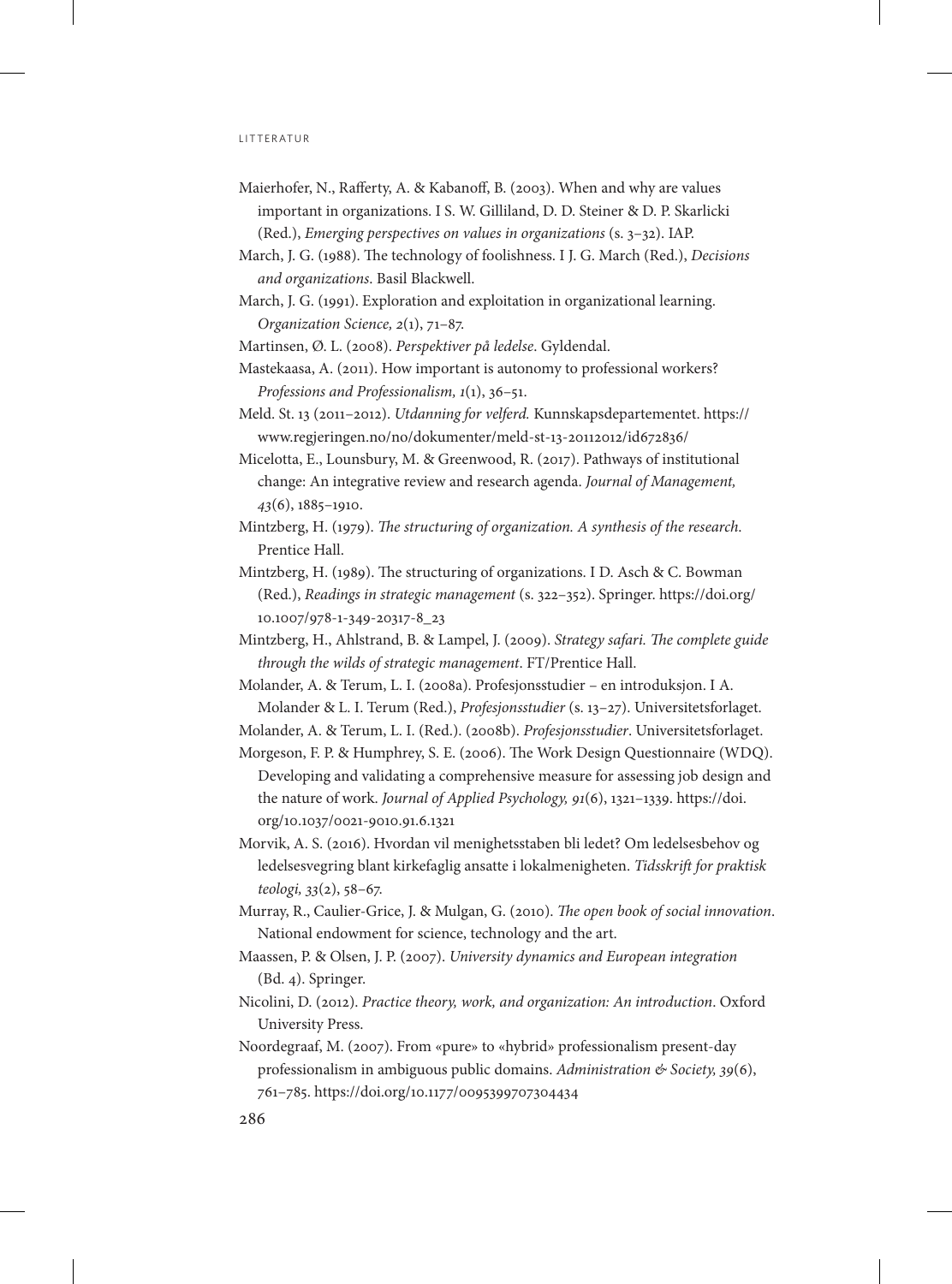Noordegraaf, M. (2015). Hybrid professionalism and beyond: (New) Forms of public professionalism in changing organizational and societal contexts. *Journal of Professions and Organization, 2*(2), 187–206. <https://doi.org/10.1093/jpo/jov002>

Nordeide, I. H., Skogstad, A. & Einarsen, S. (2008). *Jeg er jo ikke Jesus heller! Arbeidsmiljø og utbrenthet blandt norske prester*. Fagbokforlaget.

Nordhaug, O. (2002). *LMR. Ledelse av menneskelige ressurser. Målrettet personal- og kompetanseledelse*. Universitetsforlaget.

Nordstokke, K. (2011). *Liberating diakonia*. Tapir Akademisk Forlag.

Norges forskningsråd. (2018). *Innovasjon i offentlig sektor. Forskningsrådets strategi 2018–2023*. [https://www.forskningsradet.no/siteassets/publikasjoner/1254032](https://www.forskningsradet.no/siteassets/publikasjoner/1254032549913.pdf) [549913.pdf](https://www.forskningsradet.no/siteassets/publikasjoner/1254032549913.pdf)

- NOU 2000: 26. (2000). *«… til et åpent liv i tro og tillit» Dåpsopplæring i Den norske kirke*. Kulturdepartementet. [https://www.regjeringen.no/no/dokumenter/nou-](https://www.regjeringen.no/no/dokumenter/nou-2000-26/id143250/?ch=1)[2000-26/id143250/?ch=1](https://www.regjeringen.no/no/dokumenter/nou-2000-26/id143250/?ch=1)
- Numerato, D., Salvatore, D., & Fattore, G. (2012). The impact of management on medical professionalism: a review. *Sociology of health & illness*, *34*(4), 626–644. <https://doi:10.1111/j.1467-9566.2011.01393.x>
- Nygaard, M. R. (2015). Caring to know or knowing to care? Knowledge creation and care in deacons' professional practice in the Church of Norway [Doktorgradsavhandling]. MF vitenskapelig høyskole.
- Nylenna, H. (2021). Med hvilke ord beskriver vi kirkens organisasjon? *Tidsskrift for praktisk teologi*, *28*(2), 90–107.<https://doi.org/10.48626/tpt.v38i2.5451>
- Nødland, S. I., Lindøe, P. H., Holmen, A. K. T. & Blomberg, A. (2014). *Samstyring*  i ubalanse. Evaluering av den lokale kirkens ordning (IRIS rapport). Kulturdepartementet. [https://www.regjeringen.no/no/dokumenter/Samstyring-i-ubalanse-](https://www.regjeringen.no/no/dokumenter/Samstyring-i-ubalanse-Evaluering-av-den-lokale-kirkens-ordning/id757635/)[Evaluering-av-den-lokale-kirkens-ordning/id757635/](https://www.regjeringen.no/no/dokumenter/Samstyring-i-ubalanse-Evaluering-av-den-lokale-kirkens-ordning/id757635/)
- O'Reilly, D. & Reed, M. (2011). The grit in the oyster: Professionalism, managerialism and leaderism as discourses of UK public services modernization. *Organization Studies, 32*(8), 1079–1101. <https://doi.org/10.1177/0170840611416742>
- Orvik, A. (2015). *Organisatorisk kompetanse. Innføring i profesjonskunnskap og klinisk ledelse*. Cappelen Damm Akademisk.
- Otterlei, J. B. (2018). What is a profession, and what are the prerequisites for being a profession? I A. Örtenblad (Red.), *Professionalizing leadership* (s. 31–43). Springer. [https://doi.org/10.1007/978-3-319-71785-2\\_2](https://doi.org/10.1007/978-3-319-71785-2_2)
- Pache, A.-C. & Santos, F. (2013). Inside the hybrid organization: Selective coupling as a response to competing institutional logics. *Academy of Management Journal, 56*(4), 972–1001.<https://doi.org/10.5465/amj.2011.0405>
- Parsons, T. (1968). Professions. I *International encyclopedia of the social sciences* (Bd. 12, s. 536–547). MacMillan.
- Parsons, T. (1970). *The social system*. Routledge & Kegan Paul.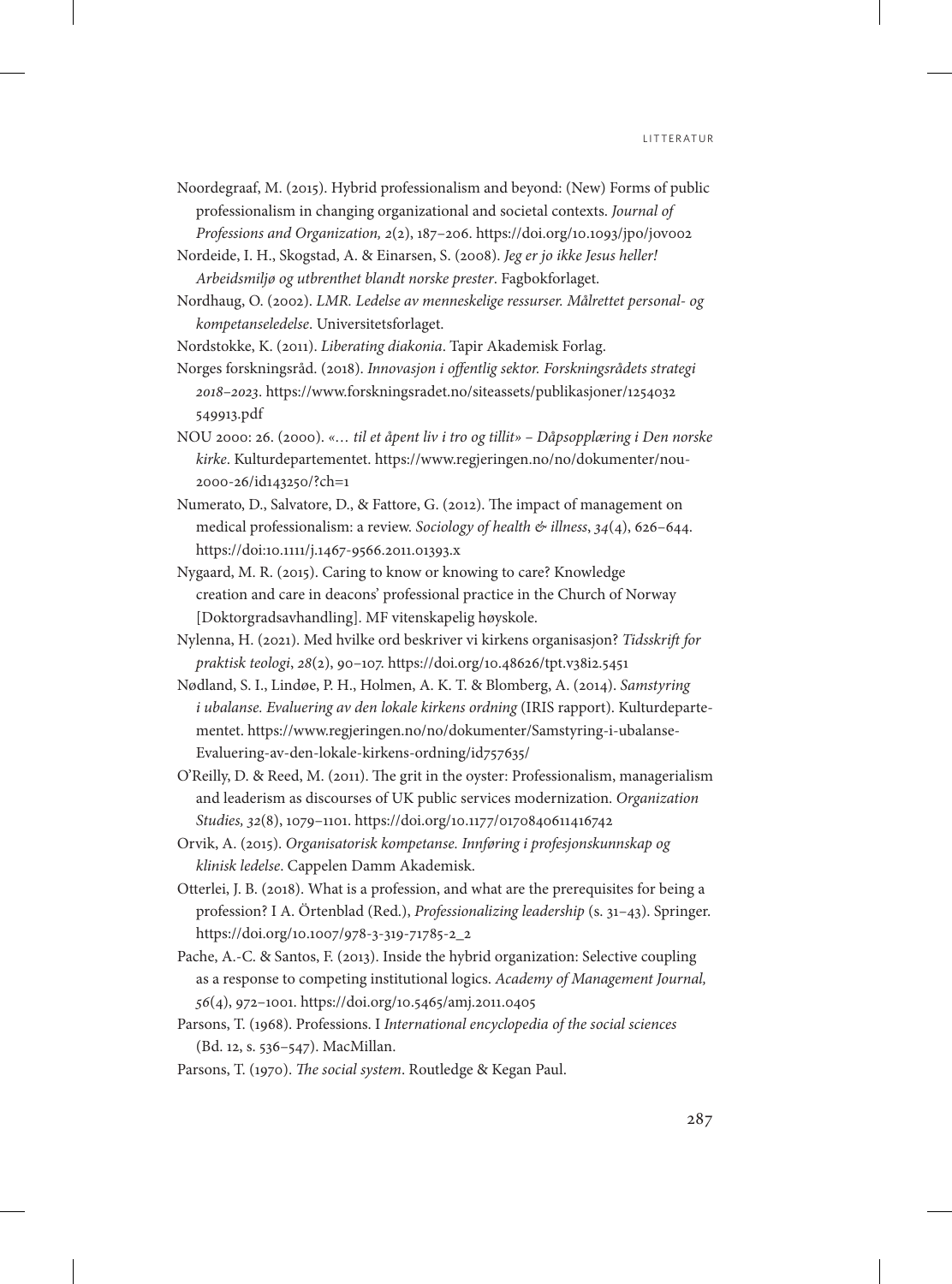- Paulsen, A. M. (2012). *Forståelse av kall med utgangspunkt i Det nye testamentet* [Masteroppgave]. Misjonshøgskolen.
- Percy, M. (2006). *Clergy: The origin of species*. A&C Black.
- Presteforeningen. (2017). *Profesjonsetikk for prester*. Presteforeningen.
- PricewaterhouseCooper. (2020). *Hvordan kan Den norske kirke bli en mer attraktiv arbeidsplass? Rekruttering til Den norske kirke* (PwC-rapport). [https://kirken.no/](https://kirken.no/globalassets/kirken.no/om-kirken/slik-styres-kirken/kirkeradet/2020/desemberm%C3%B8tet/kr_84_1_20_hvordan%20skal%20dnk%20bli%20en%20attraktiv%20arbeidsplass.pdf) [globalassets/kirken.no/om-kirken/slik-styres-kirken/kirkeradet/2020/desemberm](https://kirken.no/globalassets/kirken.no/om-kirken/slik-styres-kirken/kirkeradet/2020/desemberm%C3%B8tet/kr_84_1_20_hvordan%20skal%20dnk%20bli%20en%20attraktiv%20arbeidsplass.pdf) [%C3%B8tet/kr\\_84\\_1\\_20\\_hvordan%20skal%20dnk%20bli%20en%20attraktiv%20](https://kirken.no/globalassets/kirken.no/om-kirken/slik-styres-kirken/kirkeradet/2020/desemberm%C3%B8tet/kr_84_1_20_hvordan%20skal%20dnk%20bli%20en%20attraktiv%20arbeidsplass.pdf) [arbeidsplass.pdf](https://kirken.no/globalassets/kirken.no/om-kirken/slik-styres-kirken/kirkeradet/2020/desemberm%C3%B8tet/kr_84_1_20_hvordan%20skal%20dnk%20bli%20en%20attraktiv%20arbeidsplass.pdf)
- Putnam, R. D. (2000). *Bowling alone. The collapse and revival of American community*. Simon and Schuster.
- Raelin, J. A. (1986). *The clash of cultures. Managers and professionals*. Harvard Business School Press.
- Rambøll. (2021). *Den norske kirke. Medarbeiderundersøkelsen 2021*. [https://kirken.](https://kirken.no/nn-NO/om-kirken/for-medarbeidere/medarbeiderunders%C3%B8kelse/) [no/nn-NO/om-kirken/for-medarbeidere/medarbeiderunders%C3%B8kelse/](https://kirken.no/nn-NO/om-kirken/for-medarbeidere/medarbeiderunders%C3%B8kelse/)
- Rambøll Management Consulting. (2021). *Den norske kirke. Arbeidsmiljø for kvinnelige prester*. [https://kirken.no/nb-NO/om-kirken/slik-styres-kirken/](https://kirken.no/nb-NO/om-kirken/slik-styres-kirken/kirkeradet/medarbeiderunders%C3%B8kelse%20kvinnelige%20prester/) [kirkeradet/medarbeiderunders%C3%B8kelse%20kvinnelige%20prester/](https://kirken.no/nb-NO/om-kirken/slik-styres-kirken/kirkeradet/medarbeiderunders%C3%B8kelse%20kvinnelige%20prester/)

Repstad, P. (1996). *Religiøst liv i det moderne Norge. Et sosiologisk kart*. Høyskoleforlaget.

- Repstad, P. (2020). *Religiøse trender i Norge*. Universitetsforlaget.
- Russell, A. (1984). *The clerical profession*. SPCK.
- Røiseland, A. & Vabo, S. I. (2012). *Styring og samstyring governance på norsk.*  Fagbokforlaget.
- Røvik, K. A. (1998). *Moderne organisasjoner. Trender i organisasjonstenkningen ved tusenårsskiftet*. Fagbokforlaget.
- Røvik, K. A. (2007). *Trender og translasjoner. Ideer som former det 21. århundrets organisasjon*. Universitetsforlaget.
- Sahlin, K. & Eriksson-Zetterquist, U. (2015). *Kollegialitet. En modern styrform*. Studentlitteratur.
- Sahlin, K. & Eriksson-Zetterquist, U. (2016). Collegiality in modern universities the composition of governance ideals and practices. *Nordic Journal of Studies in Educational Policy,* (2–3).<https://doi.org/10.3402/nstep.v2.33640>
- Sandsmark, A. (2019). «går litt for meg selv og rekrutterer …» Kateketers rekrutterende yrkespraksis. *Tidsskrift for praktisk teologi, 1*, 40–50.
- Sandsmark, A. & Holmqvist, M. (2018). *Vår trosopplæring? Stab, samarbeid og trosoppæring* (MF-rapport 3:2018)*.* Det teologiske menighetsfakultet.
- Sandvik, A. M. (2011). Ledelse av kunnskapsarbeid. *Magma,* (3), 56–63.
- Saxegaard, F. (2009). Presten som symboliserende, strategisk og samhandlende leder: En modell for sokneprestens lederskap i folkekirken. *Halvårsskrift for praktisk teologi, 26*(2), 17–28.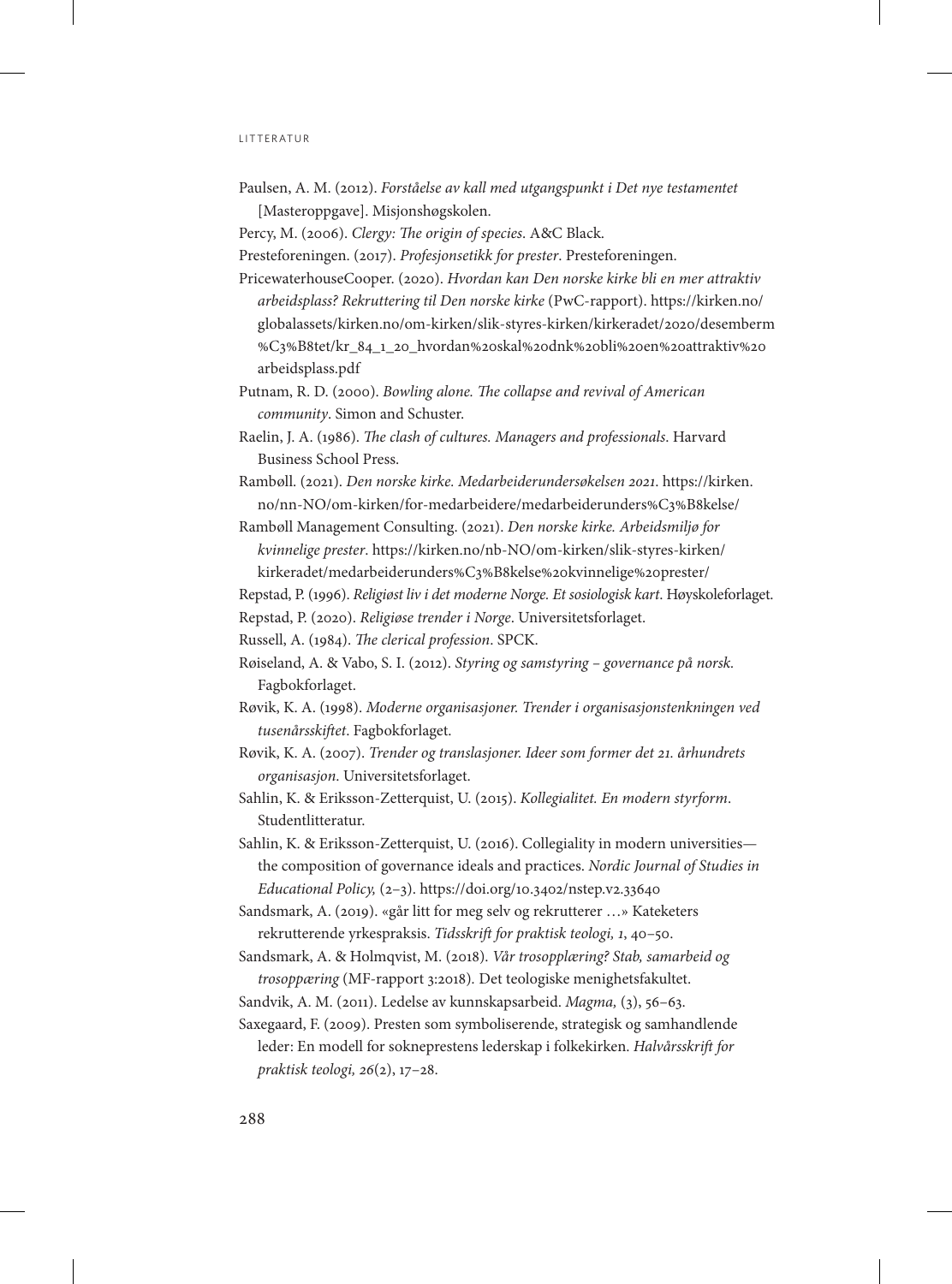Saxegaard, F. (2017). *Realizing church. Parish pastors as contributors to leadership in congregations.* [Doktorgradsavhandling]. MF vitenskapelig høyskole.

Saxegaard, F. (2019). Den fantastiske jobben som ikke frister: Kirkeaktive ungdommers ambivalente forhold til kirkelige profesjoner. *Tidsskrift for praktisk teologi, 36*(1), 4–16. <https://doi.org/10.48626/tpt.v36i1.5360>

Saxegaard, F. (2020). Pastoralteologi: Status og stifinning. *Tidsskrift for praktisk teologi, 37*(1), 90–102. <https://doi.org/10.48626/tpt.v37i1.5308>

Schatzki, T. R., Knorr-Cetina, K. & von Savigny, E. (2001). *The practice turn in contemporary theory*. Psychology Press.

Schein, E. H. (2010). *Organizational culture and leadership* (4. utg.). John Wiley & Sons.

Schmidt, U. (2012). *Stillinger, kompetanse, samarbeid: om samarbeid og tverrfaglighet mellom stillingstyper og fagområder i trosopplæringsreformen* (KIFO-rapport 2012:2). KIFO, Institutt for kirke-, religions- og livssynsforskning. [https://www.](https://www.kifo.no/hva-preger-trosopplaeringen-lokalt-i-den-norske-kirke/) [kifo.no/hva-preger-trosopplaeringen-lokalt-i-den-norske-kirke/](https://www.kifo.no/hva-preger-trosopplaeringen-lokalt-i-den-norske-kirke/)

Schmidt, U. (2016). Church reforms and public reforms. I H. Askeland & U. Schmidt (Red.), *Church reform and leadership of change* (s. 38–55). Pickwick Publications.

Scott, W. R. (1987). *Organizations. Rational, natural, and open systems*. Prentice-Hall.

Scott, W. R. (2014). *Institutions and organizations. Ideas, interests, and identities* (4. utg.). Sage.

- Sele, A. (2020). Den biskoplege tilsynspraksisen: Ein studie av kva verktøy biskopane i Den norske kyrkja brukar i tilsynet med kyrkjelydane og kva leiingsaktivitet denne praksisen medfører. *Tidsskrift for praktisk teologi, 37*(2), 91–106. [https://doi.](https://doi.org/10.48626/tpt.v37i2.5332) [org/10.48626/tpt.v37i2.5332](https://doi.org/10.48626/tpt.v37i2.5332)
- Sele, A. (2021). «Dei skal ha for at dei prøver»: Korleis tilsette på lokalplanet i kyrkja opplever biskopen sin tilsynspraksis. *Tidsskrift for praktisk teologi, 38*(2), 75–89. <https://doi.org/10.48626/tpt.v38i2.5450>

Selznick, P. (1957). *Leadership in administration: A sociological interpretation*. Row Peterson.

Sennet, R. (1980). *Authority.* Knopf.

Sirris, S. (2014). Hva særpreger sokneprestens ledelsesforståelse? Sokneprestens lederroller mellom styring og ledelse. *Tidsskrift for praktisk teologi, 31*(1), 52–66. <https://doi.org/10.48626/tpt.v31i1.5151>

Sirris, S. (2015a). Fra selvbestemmelse til selvledelse. Menighetsutvikling som en målrettet og verdibevisst arbeid. *Tidsskrift for praktisk teologi, 2*(32), 34–47. <https://doi.org/10.48626/tpt.v32i2.5179>

- Sirris, S. (2015b). Hvordan lede frivillige i kirken? En verdibasert og praksisorientert modell for kirkelig frivillighetsledelse. *Scandinavian Journal of Leadership and Theology, 2*, 1–21.<http://hdl.handle.net/11250/2367037>
- Sirris, S. (2016). Arbeidsdager mellom profesjon, ledelse og organisasjon soknepresters tidsbruk og aktivitetsmønstre. *Teologisk tidsskrift, 5*(1), 60–88. <https://doi.org/10.18261/issn.1893-0271-2016-01-05>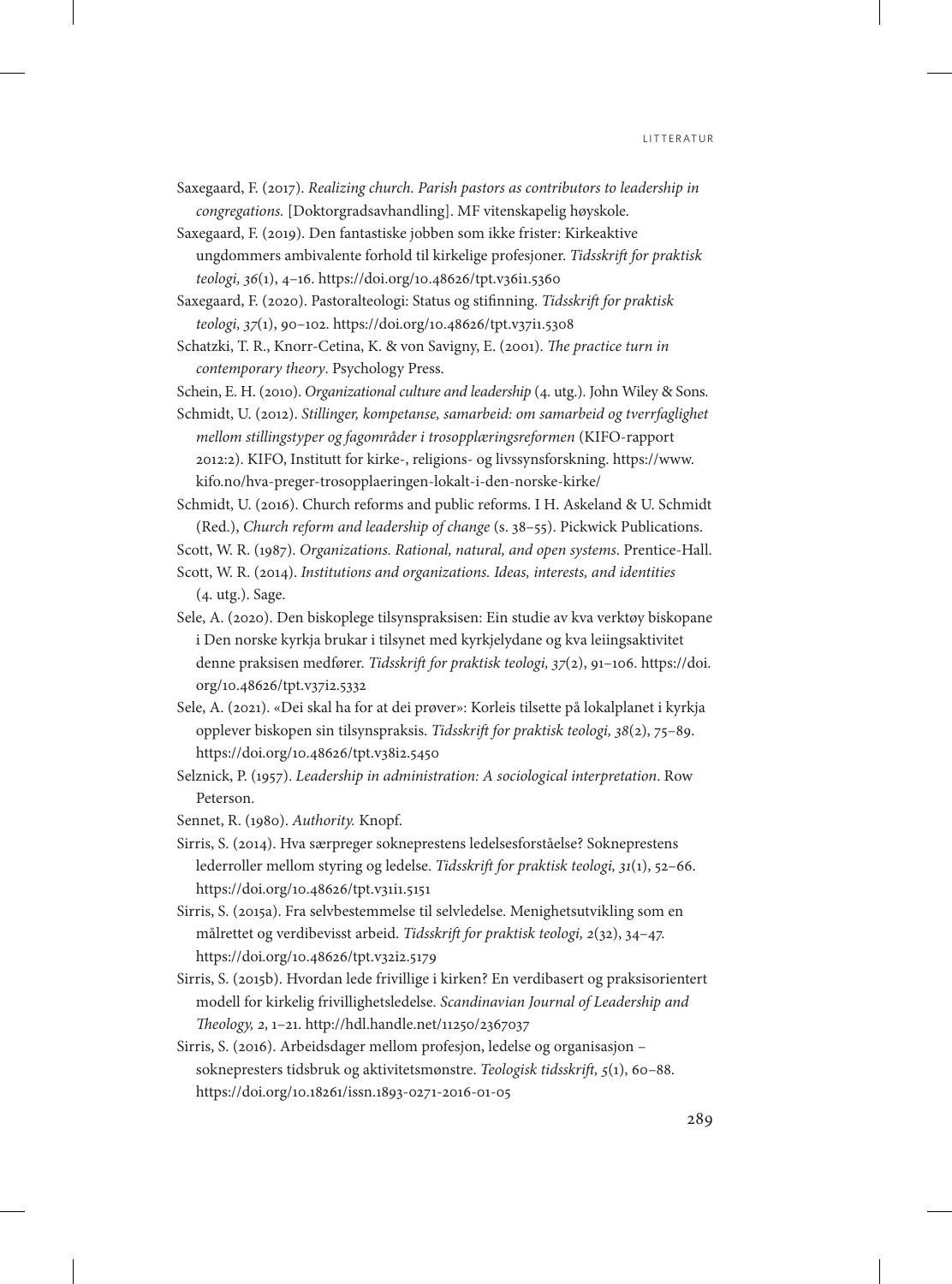- Sirris, S. (2017). Å arbeide med verdier i kirken. Etisk refleksjonsveiledning og verdibevissthet i religiøse organisasjoner. *Scandinavian Journal of Leadership and Theology*, (4), 1–22.<https://doi.org/10.53311/sjlt.v4.28>
- Sirris, S. (2018a). Generalistledelse fremfor fagledelse i Den norske kirke? *Teologisk tidsskrift, 7*(1), 25–45.<https://doi.org/10.18261/issn.1893-0271-2018-01-03>
- Sirris, S. (2018b). Marionetter eller dirigenter? Strategiarbeid, utvikling og ledelse i og av religiøse organisasjoner. *Scandinavian Journal of Leadership and Theology, 5*, 1–26.<https://doi.org/10.53311/sjlt.v5.34>
- Sirris, S. (2019a). Coherent identities and roles? Hybrid professional managers' prioritizing of coexisting institutional logics in differing contexts. *Scandinavian Journal of Management, 35*(4).<https://doi.org/10.1016/j.scaman.2019.101063>
- Sirris, S. (2019b). *Managers negotiating identities: Hybridizing professionalism and mangerialism in faith-based health organizations and in religious organizations* [Doktorgradsavhandling, VID vitenskapelige høgskole]. VID Open. [http://hdl.](http://hdl.handle.net/11250/2632293) [handle.net/11250/2632293](http://hdl.handle.net/11250/2632293)
- Sirris, S. (2019c). «The pastors' dilemma» revisited. Religious leaders connecting the spiritual and organizational realms through conceptual work. *Journal of Management, Spirituality & Religion, 16*(3), 290–313.
- Sirris, S. (2020a). Institutional complexity challenging values and identities in Scandinavian welfare organisations. I H. Askeland, G. Espedal, B. J. Løvaas & S. Sirris (Red.), *Understanding values work* (s. 57–77). Palgrave Macmillan.
- Sirris, S. (2020b). Values as fixed and fluid: Negotiating the elasticity of core values. I H. Askeland, G. Espedal, B. J. Løvaas & S. Sirris (Red.), *Understanding values work* (s. 201–221). Palgrave Macmillan.
- Sirris, S. (2021). «Stort ansvar, liten myndighet.» Menighetsrådet som styringsorgan. *Tidsskrift for praktisk teologi, 2*, 39–57.
- Sirris, S. & Askeland, H. (2021a). Introduksjon til kirkelig organisering og ledelse. Et verdibasert og praksisorientert perspektiv. I S. Sirris & H. Askeland (Red.), *Kirkelig organisering og ledelse. Et verdibasert og praksisorientert perspektiv* (s. 9–32). Cappelen Damm Akademisk.
- Sirris, S. & Askeland, H. (Red.). (2021b). *Kirkelig organisering og ledelse. Et verdibasert og praksisorientert perspektiv*. Cappelen Damm Akademisk.
- Sirris, S. & Askeland, H. (2021c). Kirken som organisme og organisasjon. Ekklesiologiske og organisasjonsteoretiske perspektiver på kirken som fellesskap. I S. Sirris & H. Askeland (Red.), *Kirkelig organisering og ledelse. Et verdibasert og praksisorientert perspektiv* (s. 35–57). Cappelen Damm Akademisk.
- Sirris, S. & Askeland, H. (2021d). Roller, identitet og ledelse i praksis. I S. Sirris & H. Askeland (Red.), *Kirkelig organisering og ledelse. Et verdibasert og praksisorientert perspektiv* (s. 201–222). Cappelen Damm Akademisk.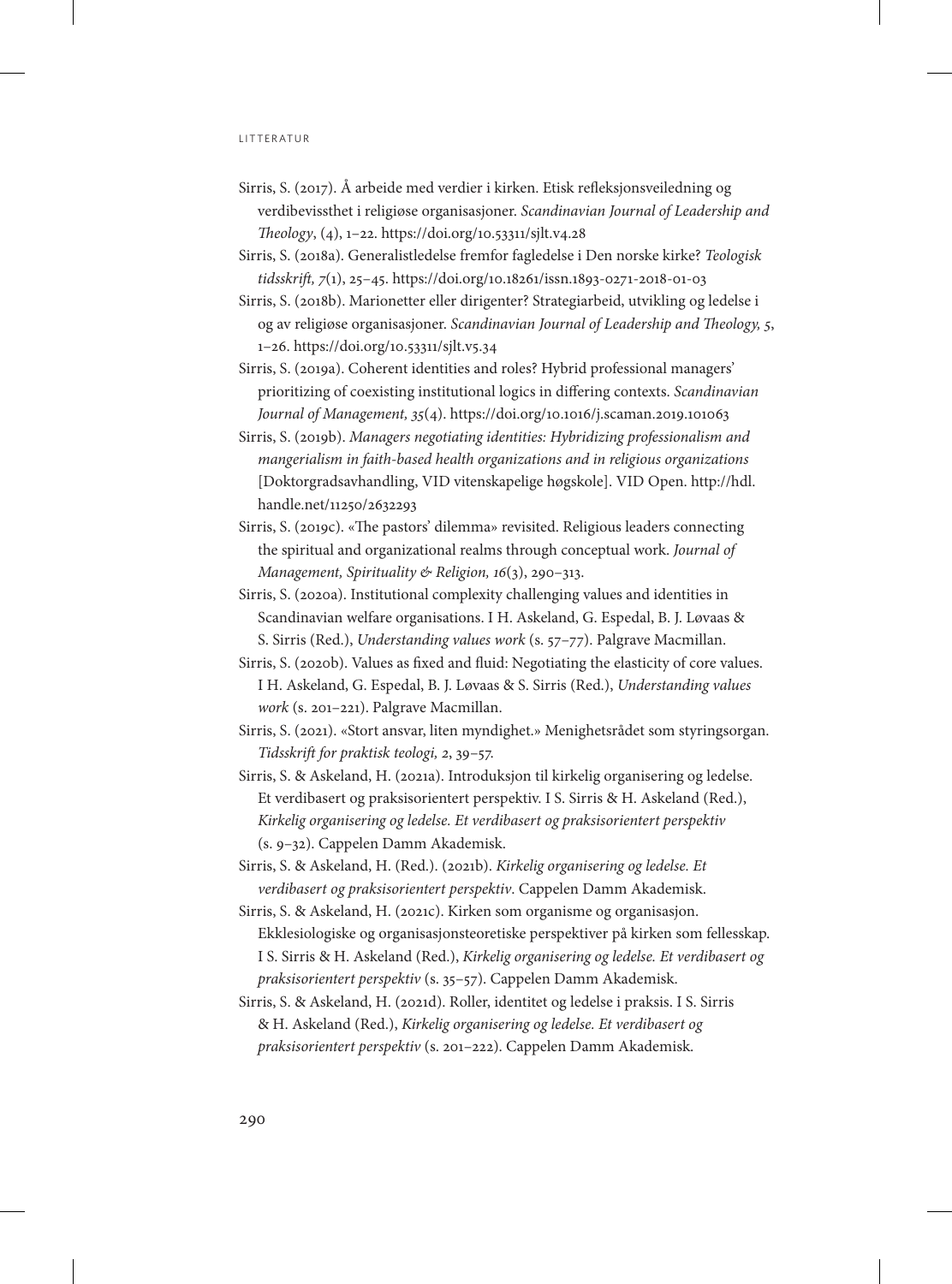- Sirris, S., Askeland, H. & Grimstad, F. (2021). Utviklingstrekk i organisering og ledelse i Den norske kirke. I S. Sirris & H. Askeland (Red.), *Kirkelig organisering og ledelse. Et verdibasert og praksisorientert perspektiv* (s. 59–82). Cappelen Damm Akademisk.
- Sirris, S. & Byrkjeflot, H. (2019). Realising calling through identity work. Comparing themes of calling in faith-based and religious organisations. *Nordic Journal of Religion and Society*, *32*(2), 132–147.
- Sirris, S. & Grimstad, F. (2021). Personalkonflikter i kirkens arbeidsmiljø som en ledelsesutfordring. I S. Sirris & H. Askeland (Red.), *Kirkelig organisering og ledelse. Et verdibasert og praksisorientert perspektiv* (s. 243–266). Cappelen Damm Akademisk.
- Skarsaune, H. (2019). Oppdrag, identitet og samarbeid. Kateket i praksis gjennom 50 år. *Prismet*, (3), 199–206.<https://doi.org/10.5617/pri.7142>
- Skjevesland, O. (2000). Det pastorale lederskap. I M. Huse (Red.), *Prest og ledelse* (s. 205–219). Verbum.
- Slagstad, R. (2008). Profesjoner og kunnskapsregimer. I A. Molander & L. I. Terum (Red.), *Profesjonsstudier* (s. 54–68). Universitetsforlaget.
- Slagstad, R. (2014). Profesjonene i norsk samfunnsforskning. I R. Slagstad & J. Messel (Red.), *Profesjonshistorier* (s. 13–45). Universitetsforlaget.
- Slagstad, R. & Messel, J. (Red.). (2014). *Profesjonshistorier*. Pax forlag.
- Smeby, J.-C. (2008). Profesjon og utdanning. I A. Molander & L. I Terum (Red.), *Profesjonsstudier* (s. 87–102)*.* Universitetsforlaget.
- Solhaug, A. (2002). *Fra organist til kantor. Utviklingen av en ny kirkemusiker-idenitet*. Verbum.
- Stacey, R. D. (2010). *Complexity and organizational reality*. Routledge.
- Standing, R. & Goodliff, P. (2020). *Episkope: The theology and practice of translocal oversight*. SCM.
- Statistisk sentralbyrå. (2021a, 20. september). *Befolkningens utdanningsnivå.* [Statistikk]. [https://www.ssb.no/utdanning/utdanningsniva/statistikk/befolkningens](https://www.ssb.no/utdanning/utdanningsniva/statistikk/befolkningens-utdanningsniva)[utdanningsniva](https://www.ssb.no/utdanning/utdanningsniva/statistikk/befolkningens-utdanningsniva)
- Statistisk sentralbyrå. (2021b, 15. juni). *Den norske kirke* [Statistikk]. [https://www.ssb.](https://www.ssb.no/kultur-og-fritid/religion-og-livssyn/statistikk/den-norske-kirke) [no/kultur-og-fritid/religion-og-livssyn/statistikk/den-norske-kirke](https://www.ssb.no/kultur-og-fritid/religion-og-livssyn/statistikk/den-norske-kirke)
- Stave, G. (1998). *Kyrkje diakoni velferdsstat.* Norges forskningsråd.
- Stene, E. M. (2019). *Fra dåp til dopapir. En motivasjonsstudie blant daglige ledere i Den norske kirke* [Masteroppgave, VID vitenskapelige høgskole]. VID Open. <http://hdl.handle.net/11250/2618990>
- Stifoss-Hanssen, H., Angell, O. H., Askeland, H., Schmidt, U., Urstad, S. & Kinserdal, F. (2013). *Ny organisering av prestetjenesten («Prostereformen») – evaluering* (Diakonhjemmet høgskole rapport 2013/2). VID Open. [http://hdl.](http://hdl.handle.net/11250/98635) [handle.net/11250/98635](http://hdl.handle.net/11250/98635)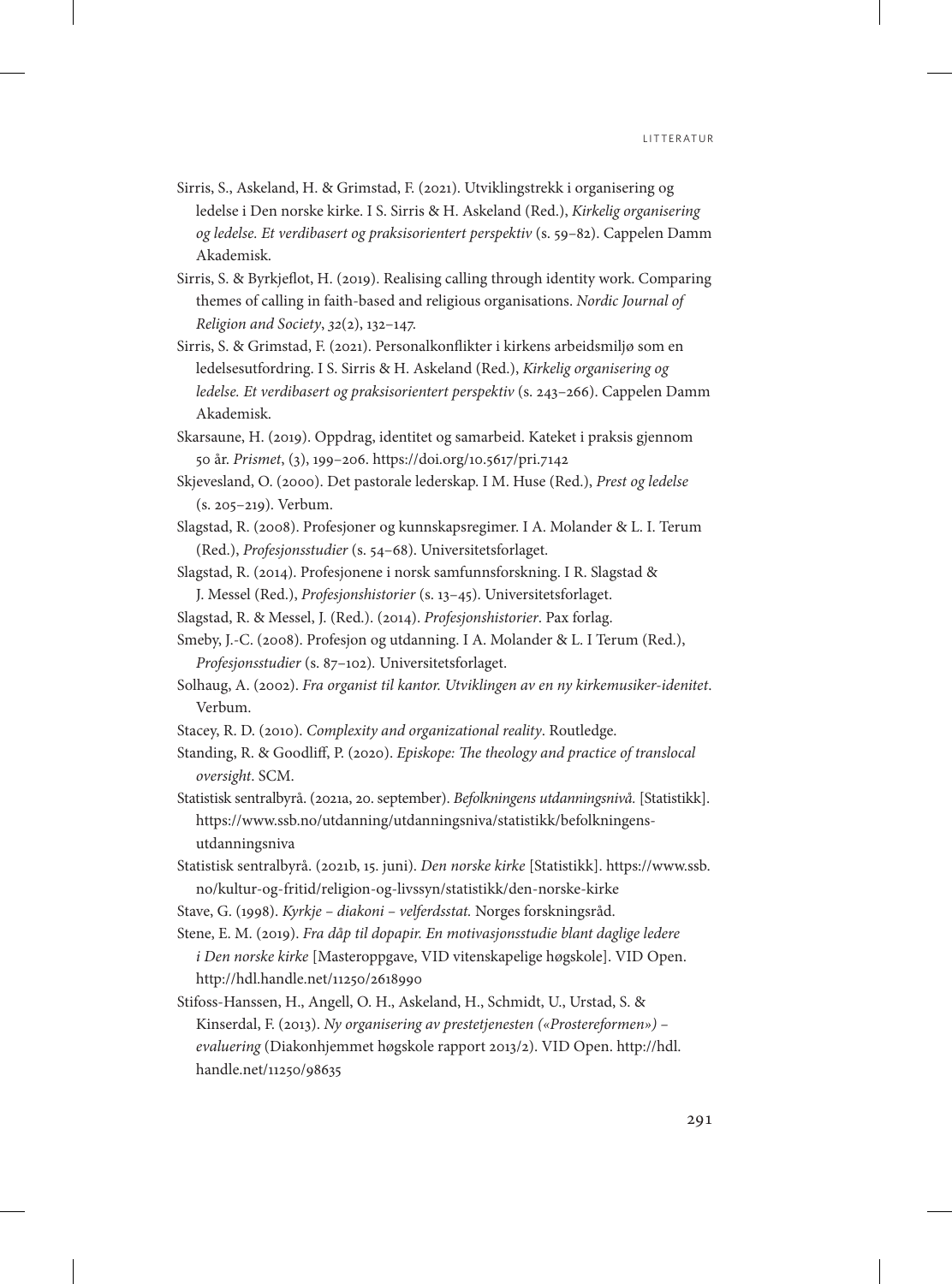- Stokke, M. V. (2016). *Hvordan motivere kirkelige ansatte «headhuntet» av Gud og hvordan ønsker de å bli ledet? En kvantitativ oppgave om motivasjon, kall og ledelse hos kirkelige ansatte i Stavanger Bispedømme* [Masteroppgave, VID vitenskapelige høgskole]. VID Open. <http://hdl.handle.net/11250/2409214>
- Storeng, N. H., Beck, T. H. & Lund, A. D. (2009). *Arbeidsrett*. Cappelen akademisk forlag.
- Strand, T. (2007). *Ledelse, organisasjon, kultur*. Fagbokforlaget.
- Stryker, S. & Burke, P. J. (2000). The past, present, and future of an identity theory. *Social Psychology Quarterly*, *63*(4), 284–297.<https://doi.org/10.2307/2695840>
- Sveningsson, S. & Alvesson, M. (2016). *Managerial lives: Leadership and identity in an imperfect world*. Cambridge University Press.
- Svennson, L. G. & Karlsson, A. (2008). Profesjoner, kontroll og ansvar. I A. Molander & L. I. Terum (Red.), *Profesjonsstudier* (s. 261–275). Universitetsforlaget.

Sørhaug, T. (1996). *Om ledelse. Makt og tillit i moderne organisering*. Universitetsforlaget.

Sørhaug, T. (2006). *Mangementalitet og autoritetens forvandling. Ledelse i en kunnskapsøkonomi*. Fagbokforlaget.

- Sørhaug, T. (2010). Lederskap. Mellom ledelse og styring. I G. Ladegård & S. I. Vabo (Red.), *Ledelse og styring* (s. 71–88). Fagbokforlaget.
- Tappel, E. A. (2021). *«Soknepresten som influenser». En kvalitativ studie av soknepresten som leder av innovasjonsarbeid.* [Masteroppgave, VID vitenskapelige høgskole]. VID Open. <https://hdl.handle.net/11250/2779933>
- Taylor, C. (1998). *Autentisitetens etikk*. Cappelen akademisk forlag.
- Taylor, C. (2007). *A secular age*. Belknap Press of Harvard University Press.
- Taylor, J. R. & Van Every, E. J. (2014). *When organization fails: Why authority matters*. Routledge.
- Thelen, K. A. & Mahoney, J. (2010). *Explaining institutional change: Ambiguity, agency, and power*. Cambridge University Press.
- Thelin, G. (2000). Leve den prestelige pragmatiske? Presteforeningens «kjøreregler» i et ledelsesperspektiv: Lempelighetens lovsang eller kollegialitetens styrke? I M. Huse (Red.), *Prest og ledelse* (s. 332–346). Verbum.
- Thornton, P. H., Ocasio, W. & Lounsbury, M. (2012). *The institutional logics perspective. A new approach to culture, structure, and process*. Oxford University Press.
- Thornton, P. H. & Ocasio, W. (2008). Institutional logics. I R. Greenwood, C. Oliver, K. Sahlin & R. Suddaby (Red.), *The Sage handbook of organizational institutionalism* (s. 99–128). Sage.
- Thornton, P. H. & Ocasio, W. (1999). Institutional logics and the historical contingency of power in organizations: Executive succession in the higher education publishing industry, 1958–1990. *American Journal of Sociology, 105*(3), 801–843.<https://doi.org/10.1086/210361>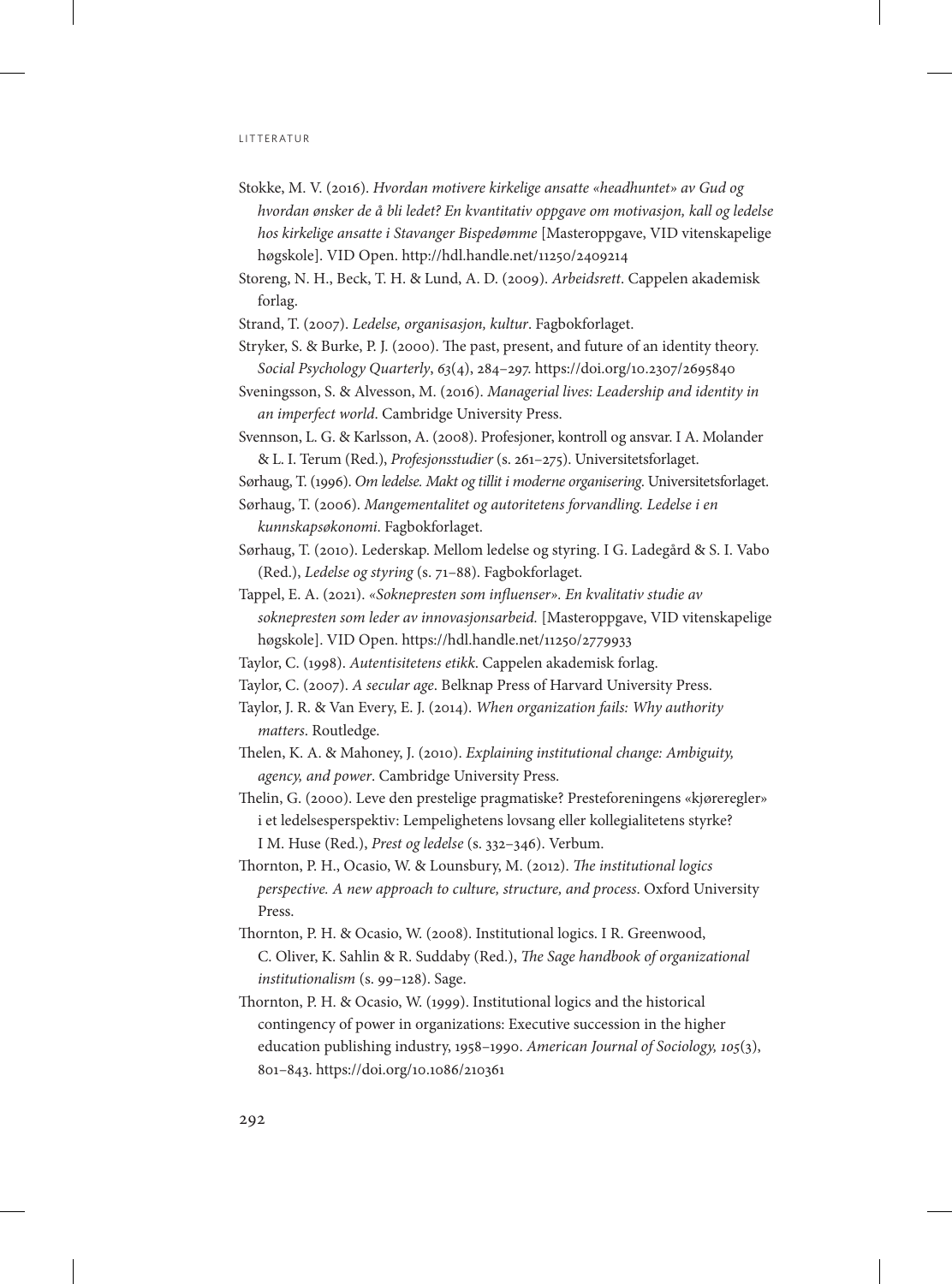- Thunborg, C. (1999). *Lärande av yrkesidentiteter: en studie av läkare, sjuksköterskor och undersköterskor* [Doktorgradsavhandling, Linköpings universitet]. DiVA. <http://urn.kb.se/resolve?urn=urn:nbn:se:liu:diva-143154>
- Thylefors, I. (2013). *Babels torn. Om tvärprofessionellt teamsamarbete*. Natur & kultur. Timmann-Mjaaland, A. (2019). Kall og autoritet: En studie av soknepresters
- autoritet i endringsprosesser. *Tidsskrift for praktisk teologi, 36*(1), 62–73. [https://](https://doi.org/10.48626/tpt.v36i1.5366) [doi.org/10.48626/tpt.v36i1.5366](https://doi.org/10.48626/tpt.v36i1.5366)

Torgersen, U. (1972). *Profesjonssosiologi*. Universitetsforlaget.

- Trygstad, S. C. & Hagen, I. M. (2007). *Ledere i den norske modellen* (Fafo-rapport 2007:24). [https://www.fafo.no/zoo-publikasjoner/fafo-rapporter/item/ledere-i](https://www.fafo.no/zoo-publikasjoner/fafo-rapporter/item/ledere-i-den-norske-modellen)[den-norske-modellen](https://www.fafo.no/zoo-publikasjoner/fafo-rapporter/item/ledere-i-den-norske-modellen)
- Tveit, B. (2008). *Ny ungdom i gammelt yrke: en studie av sykepleierstudenters motivasjon og fagidentitet i møte med en tradisjonstung utdanning* [Doktorgradsavhandling]. Høgskolen i Oslo.
- Ulstein, J. O. (2009). Den differensierte tenesta og den vigsla kateketen: Ei kontekstuell utfordring for den lutherske embetsteologien. *Halvårsskrift for praktisk teolog, 26*(2), 39–53.
- Ulstein, J. O. (2019). Kateketteneste og embetssyn vigsling til kva? *Prismet*, (3), 187–198. <https://doi.org/10.5617/pri.7141>
- Unio (2021, 16. Oktober). *Presteforeningen*. [https://www.unio.no/forbund/](https://www.unio.no/forbund/presteforeningen/) [presteforeningen/](https://www.unio.no/forbund/presteforeningen/)
- Van Gelder, C. (2000). *The essence of the church: A community created by the Spirit*. Baker Books.
- Wackerhausen, S. (2004). Professionsidentitet, sædvane og akademiske dyder. I N. B. Hansen & J. Gleerup (Red.), *Videnteori, professionsuddannelse og professionsforskning* (s. 13–29). Syddansk universitetsforlag.
- Waters, M. (1989). Collegiality, bureaucratization, and professionalization: A Weberian analysis. *American Journal of Sociology, 94*(5), 945–972.

Weber, M. (1949). *Methodology of the social sciences*. Free Press.

- Weber, M. (1971). *Makt og byråkrati*. Gyldendal.
- Weber, M. (1978). *Economy and society: An outline of interpretive sociology*. University of California Press.
- Wenger, E. (1998). *Communities of practice: learning, meaning, and identity*. Cambridge University Press.
- Wilensky, H. L. (1964). The professionalization of everyone? *American Journal of Sociology, 70*(2), 137–158. <https://doi.org/10.1086/223790>
- Willumsen, E. & Ødegård, A. (2015). *Sosial innovasjon fra politikk til tjenesteutvikling*. Fagbokforlaget.
- Willumsen, E. & Ødegård, A. (2016). *Tverrprofesjonelt samarbeid. Et samfunnsoppdrag*. Universitetsforlaget.